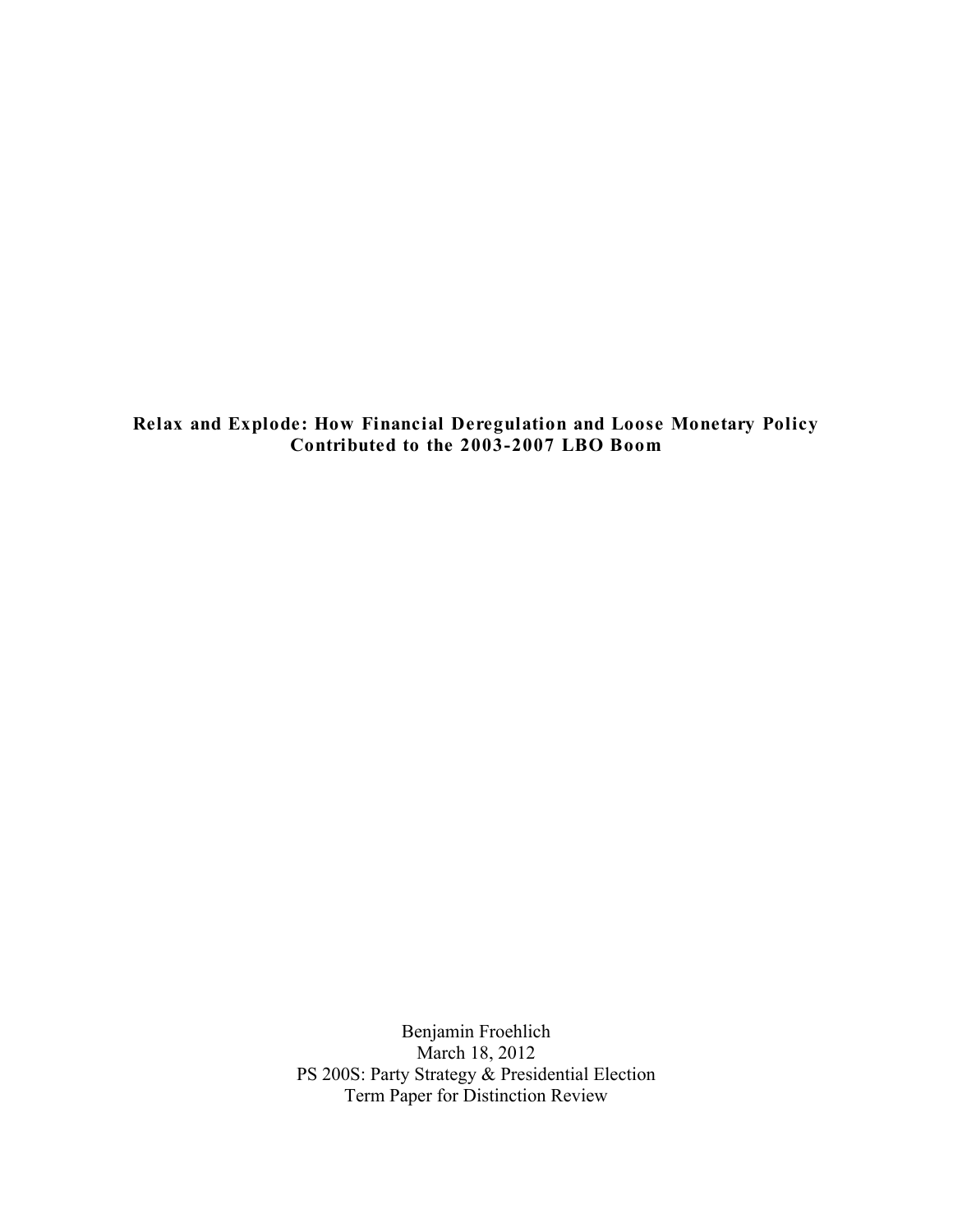# Abstract:

This paper first details the general academic theory behind leveraged buyouts and then explores the financial deregulation effort undertaken by Congress and the Federal Reserve Board throughout the 1980s and 1990s. The piece demonstrates how changes in governmental decisions, specifically this deregulatory effort, coupled with lax monetary policy conducted by the Fed during Alan Greenspan's reign, contributed to the 2003-2007 LBO boom.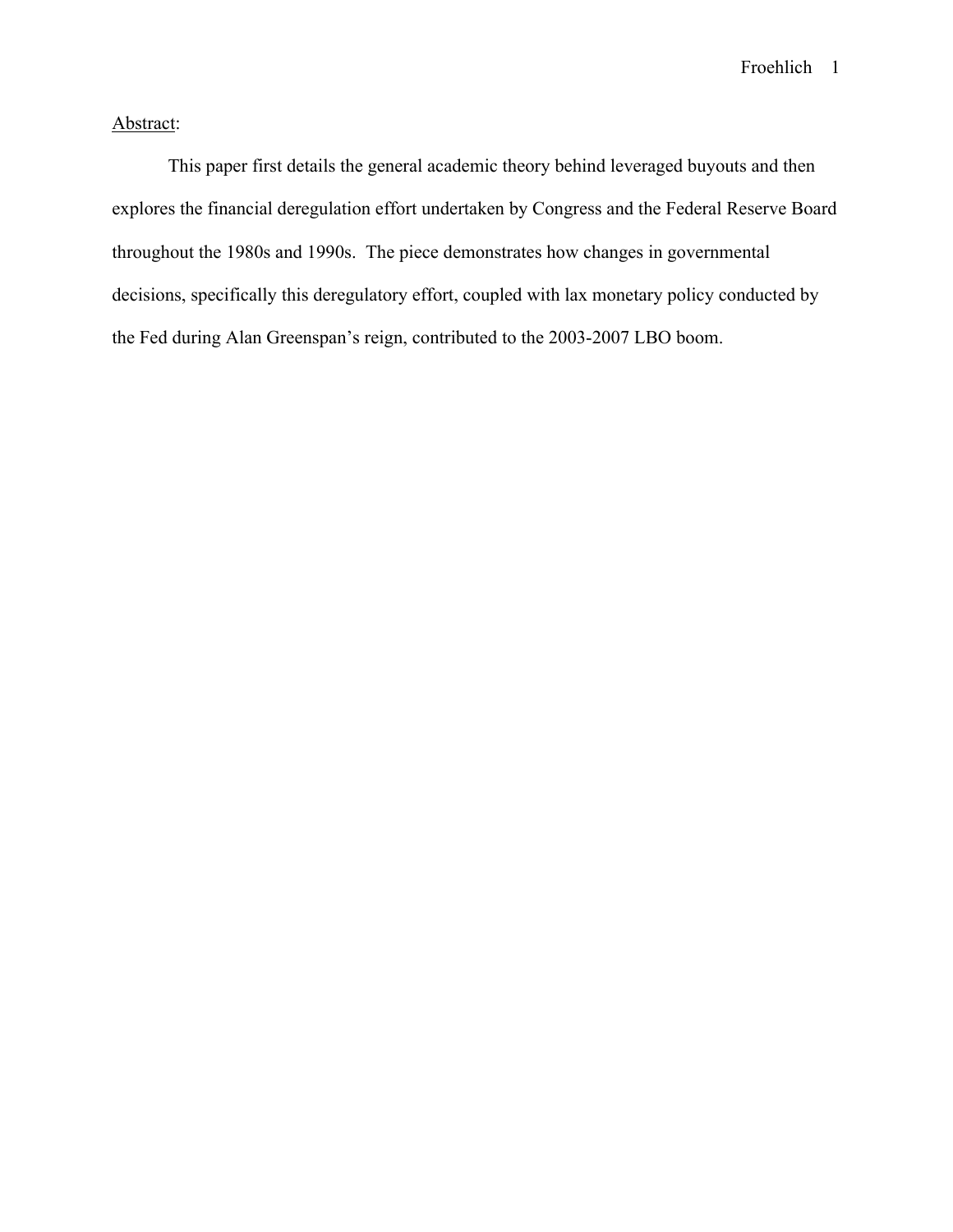In a leveraged buyout, a particular type of investment firm acquires a company using a relatively small share of their own equity and a relatively large portion of outside debt financing to fund the purchase. Known as private equity firms today, these buyout shops first began to emerge during the 1980s. This first buyout boom relied on the new high yield market for the requisite debt financing. While many financial economists predicted that these buyout organizations would eventually become the dominant corporate organizational form (Jensen 1989), with the crash of the junk bond market in late 1989 leveraged buyouts of public companies disappeared. Though this trend largely continued for the next ten years, by the mid-2000s another buyout boom had once again emerged and even surpassed the explosion of LBO activity in the late 1980s. This paper first details the general academic theory behind leveraged buyouts and then explores the financial deregulation effort undertaken by Congress and the Federal Reserve Board throughout the 1980s and 1990s. Finally, the piece demonstrates how changes in governmental decisions, specifically this deregulatory effort, coupled with lax monetary policy conducted by the Fed during Alan Greenspan's reign, contributed to the 2003- 2007 LBO boom.

#### Theoretical Background:

In any type of private equity transaction, a buyout firm purchases a company. If the corporation is publicly traded on an exchange, it is customary for the firm to pay shareholders a premium anywhere between 15 and 50 percent over the company's closing stock price. Over the last thirty years, private equity shops have traditionally financed the purchase price with 60 to 90 percent debt. Arranged by an investment bank, the debt component is almost always partially comprised of a senior secured loan portion. While during the 1980s and 1990s the banks themselves primarily held these loans, as of late institutional investors, like hedge funds, have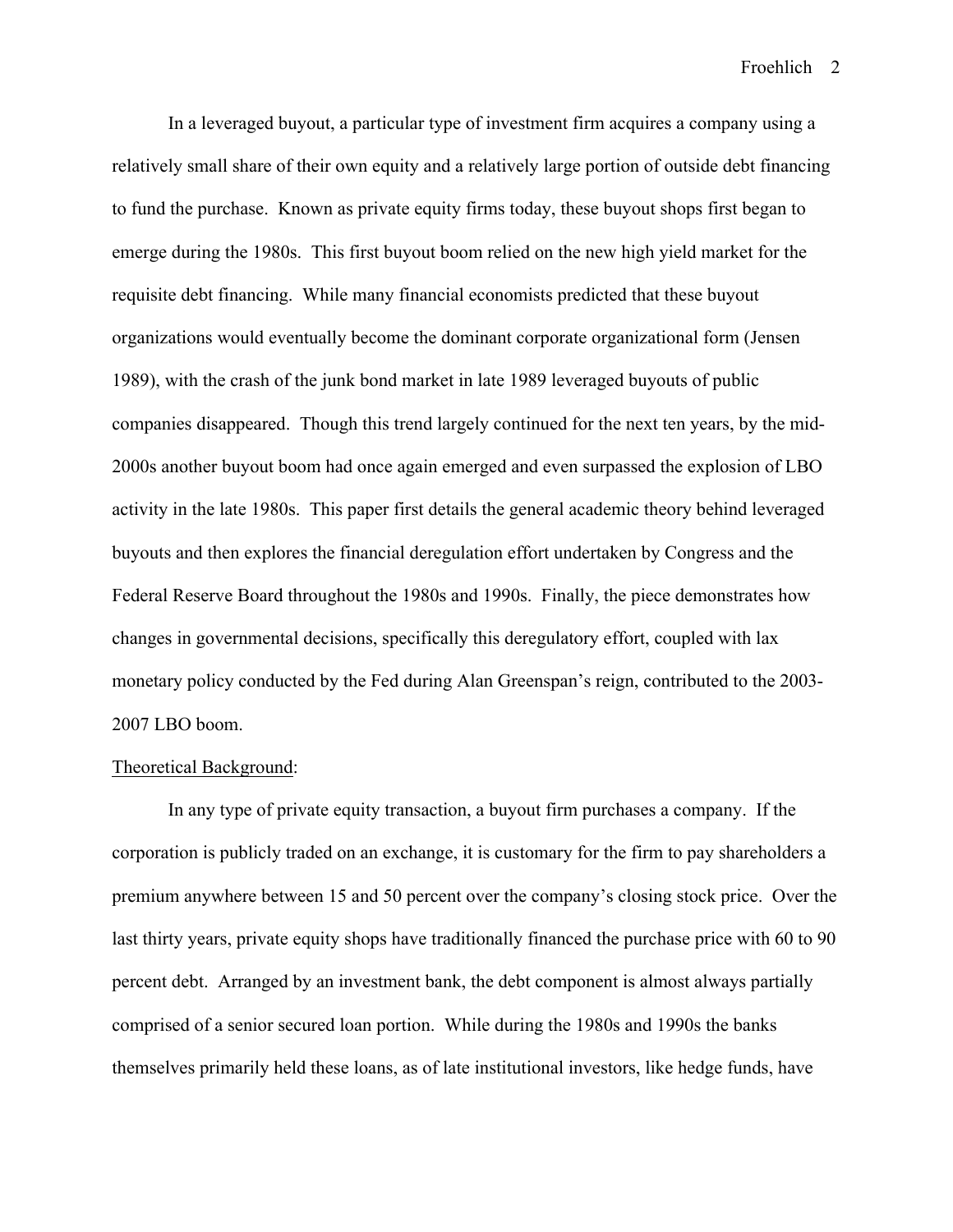purchased them from the banks after they have securitized the term loans. The other debt portion generally also includes a junior, unsecured component that is financed by high-yield, or junk bonds, mezzanine capital, or a combination of both. The remaining 10 to 40 percent of the transaction price is financed using equity from the private equity firm's raised fund (Kaplan and Stromberg 4-5). Given that debt is used as their major source of capital, the primary owners of the company after its purchase are institutional investors rather than typical households. However, like in the public corporation, the owners still designate agents to manage and monitor the company on a day-to-day basis on their behalf (Jensen 1989 1).

Given the heavy debt levels that these companies incur, private equity firms typically have a specific profile for potential buyout candidates. Buyout shops target firms or divisions of conglomerates that have relatively stable business histories and that generate substantial free cash flow. This means that they are looking for companies in cash-rich, low-growth, and stable sectors or industries (Jensen 1986 325). While leveraged buyouts have occurred across all industries, given the requisite characteristics the most common include the consumer retails, industrial, and oil sectors.

While much of the recent academic literature is quite technical and explores specific and particular components of leveraged buyouts, older work focuses on why buyouts should be considered the premier organizational form in terms of efficiency and value creation in comparison to public corporations. First, however, it is crucial to understand the conflict of interests that exist between managers and shareholders of any publicly traded firm. The issue arises due to the payout of free cash flow. According to Jensen, the premier scholar on this specific topic, free cash flow "is cash flow in excess of that required to fund all of a firm's projects that have positive net present values when discounted at the relevant cost of capital"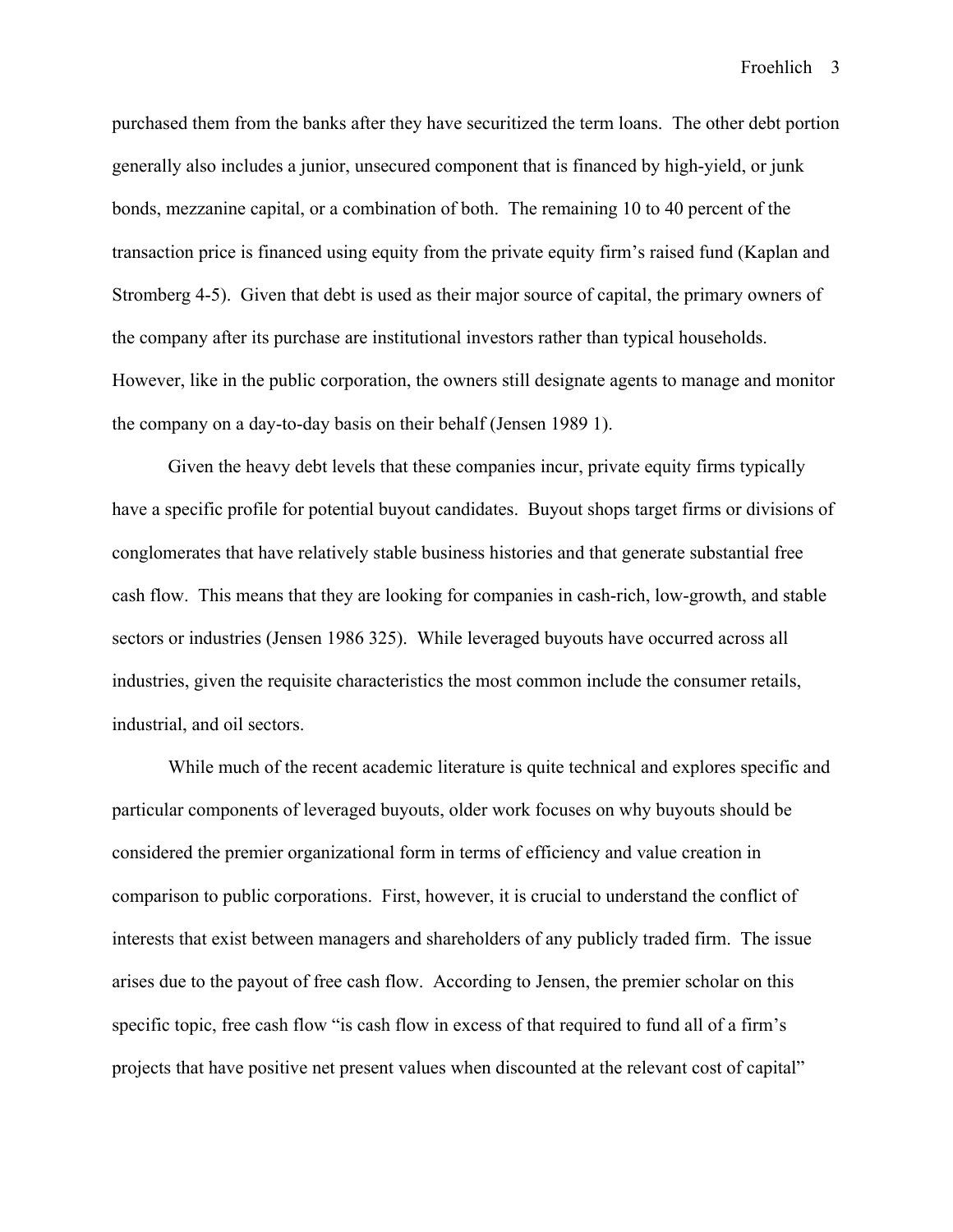(1988 28). According to traditional theory, in order for a company to operate efficiently and maximize value for its shareholders, the free cash flow that is generated must be distributed rather than retained.

In practice, however, this rarely takes places, as corporate executives resist distribution for a number of reasons. First, if managers disseminated cash to shareholders, the resources under their control would shrink, effectively reducing their power and control. In addition, studies have linked increases in management compensation to increases in growth rather than value (Jensen 1989 9-10). Corporate executives are personally incentivized to take on wasteful projects that expand their company to a size that no longer maximizes value for shareholders (Jensen 1988 28-29). Thus the crucial problem concerning one of the main weaknesses of public companies—the control over resources between the owners, or shareholders, and executives—is how to "motivate managers to disgorge the cash rather than invest it" via inefficient projects (Ibid 29). The organization of leveraged buyouts solves this fundamental conflict over the payout of free cash flow that arises between owners and managers.

Leveraged buyouts partially resolve the inherent conflict of interest described above through their unique transaction structure, namely the high percentage of debt used to finance the purchase. First, the debt creation tied to any buyout limits the waste of free cash flow by forcing company executives to pay out cash that they would normally not distribute. Think of debt essentially as a substitute for dividends and share buyback programs, both of which are ways in which corporations return capital to shareholders rather than spending cash on inefficient projects with returns lower than the cost of capital. However, by levering a company up with debt in exchange for stock, companies bind their executives to pay out future cash flows. In comparison, dividend increase and stock repurchase programs do not involve the same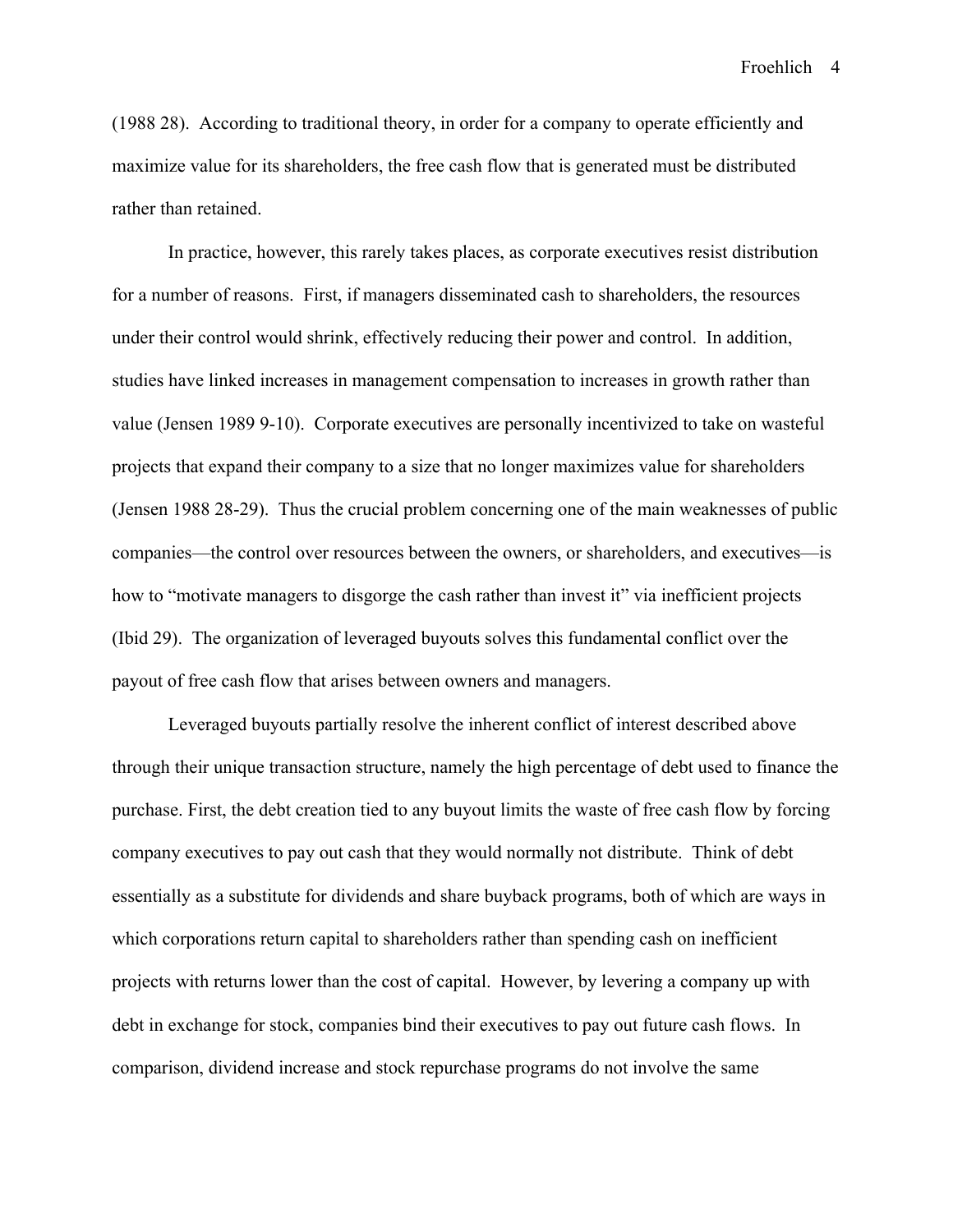contractual commitment by managers (Jensen 1989 11). Thus the transaction structure of a leveraged buyout ensures a legal commitment on the part of management to distribute cash through debt in order to maximize company value for its owners.

In addition, the high leverage levels associated with any buyout puts an enormous amount of pressure on managers. Corporate executive can no longer waste cash because the company must service its required interest and principal payments to avoid default (Kaplan and Stromberg 11-12). Excessive debt loading forces companies that cannot meet their debt obligations out of cash flow from operations alone to reassess their strategy, structure, and projects that they undertake. Managers have to cut inefficient project initiatives, slash expenses, and sell off assets that can generate a higher return outside of the company. The cash generated from the restructurings and asset sales are then employed to pay down debt levels. The result is "a leaner, more efficient and competitive organization" that only focuses on a few core operations (Jensen 1989 12) to maximize ownership wealth. Thus in a number of ways, high debt levels employed by private equity firms solve the "free cash flow" problem that publicly traded corporations face.

Besides increasing efficiency and value as well as aligning interests to resolve the inherent conflict of interest found in publicly traded corporations through a highly leveraged capital structure, buyouts also include powerful incentives in order to maximize company worth. As was discussed above, a given company's equity shrinks dramatically when it is loaded with debt levels found in the average buyout. As a result, the private equity firm's partners and company managers are able to control a majority ownership stake without having to commit large pools of capital (Jensen 1989 17). This allows buyout shops to craft management detailed incentives in their portfolio companies. In almost any buyout, a private equity firm requires management to take a significant stake in the company using their own capital. Consequently,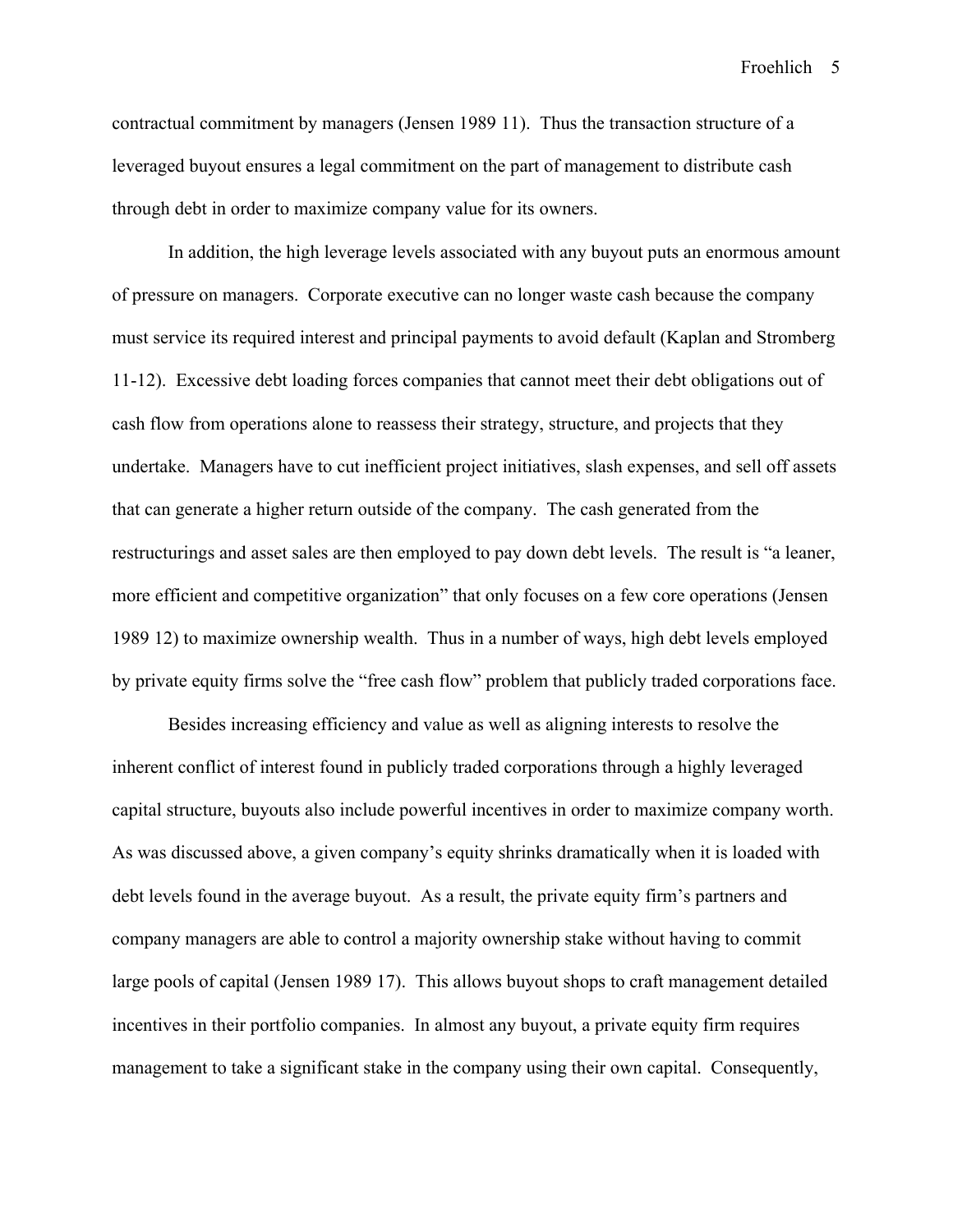not only does management now share in any financial gain associated with an increase in company value, but executives also have "skin in the game" in the case of a loss. Given that these companies are now private and all equity shares are untradeable, management can only exercise its stake upon an exit transaction, either by selling the company or taking it public again. The nature of this illiquidity "reduces management's incentive to manipulate short-term performance" (Kaplan and Stromberg 11).

Instead executive equity ownership and compensation structures of portfolio companies align the interests of owners and managers and incentivize managers to find a way to meet its debt obligations while increasing the company's value (Kaplan 218). Private equity firms structure management contracts around the relationship between pay and performance. In comparison to public corporations and their focus on accounting earnings, compensation systems found in portfolio companies not only have higher upper bounds, but also tie bonuses more closely to cash flow distribution, debt repayment, and performance. An academic studied every public company buyout with a minimum price tag of \$50 million during the early 1980s. In those companies, the divisional executives held a median equity position of 6.4% in their private unit. The academic found that "even without considering bonus and incentive plans, a \$1,000 increase in shareholder value triggered a \$64 increase in personal wealth" for the business-unit heads (Jensen 1989 15). Instead consider that the median CEO of a publicly traded corporation held only .25% of the company's total equity. Including all sources of compensation, the personal wealth of this CEO increased only \$3.25 for a \$1,000 in shareholder value. With their salary nearly twenty times more sensitive to performance than the average CEO of a publicly traded firm, its clear why portfolio company managers will release more value for its owners (Ibid 15-16).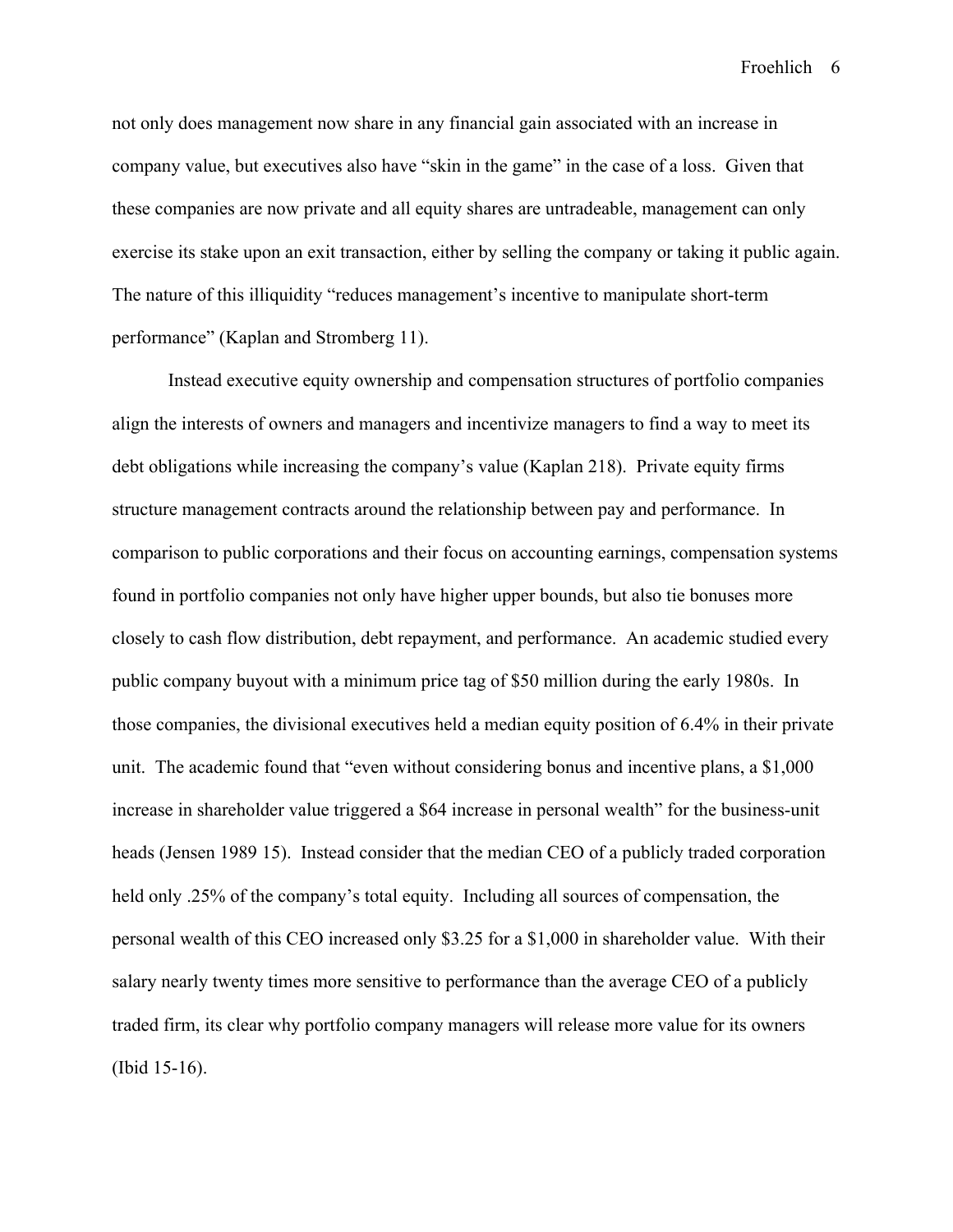According to the literature, by solving the "free cash flow" problem, the operating performance of corporations after a buyout is extremely positive. Consider the following buyout operating statistics that Kaplan and Stromberg cite in one of their joint pieces:

- The ratio of operating income to sales increased by 10 to 20 percent
- The ratio of cash flow to sales increased by approximately 40 percent
- The ratio of capital expenditures to sales decreased

All of these changes occurred at the same time as both corporate value and total factor productivity increased after the leverage buyout (Kaplan and Stromberg 12-13). As Jensen eloquently states, private equity's superior organizational form and "resolution of the ownermanager conflict explains how they can motivate the same people, managing the same resources, to perform so much more effectively under private ownership than in the publicly held corporate form" (Jensen 1989 7).

### Historical Perspective:

Prior to the Banking Act of 1933, which is now commonly known as Glass-Steagall, both securities firms and commercial banks were allowed to participate in underwriting activities. In simplistic terms, an institution underwrites securities in order to assist corporations and other units in raising capital in the public markets through the issuance of new debt and equity. Along with principal trading activities and corporate advisory on mergers and acquisitions, underwriting is one of the crucial functions of what is known as investment banking (Papaioannou and Gauci 48). When a corporation wishes to issue new debt or equity, it goes to a bank (prior to 1933 usually a commercial bank), which prepares the specific issue. In underwriting, the bank guarantees to the company that it will sell the issue at a specified price. This bank arrives at the specific offering price after a thorough credit evaluation of the company, an assessment of overall market conditions, and gauging demand of potential buyers. If the issue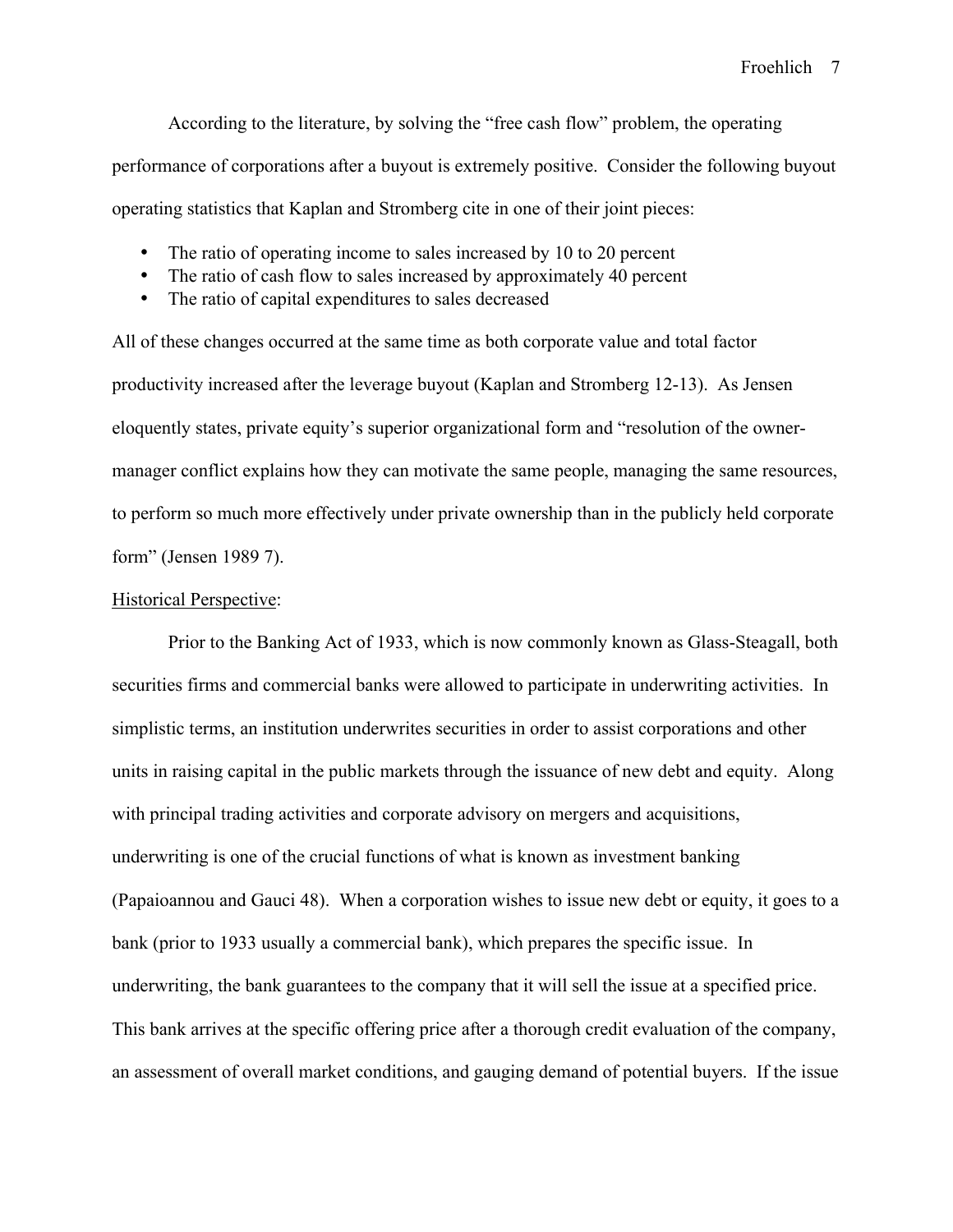cannot be sold at the guaranteed price, the underwriter incurs the associated loss. Losses can incur for a number of factors, including an unforeseen event that causes the price of the issue to fall during the period in which the underwriter is trying to syndicate the product, a differing valuation opinion between the bank and investors, and poor overall market conditions (Mester 3- 4). Thus, the underwriting process represents a fairly risky operation for banks, particularly for a commercial bank that employs customers' deposits in order to fund their capital market activities.

Constructed during the heart of the Great Depression, Glass-Steagall's passage was largely a result of the public's misconception that commercial banks were the chief culprits in the stock market crash. This conception garnered significant support after the Pecora Congressional Committee hearings exposed numerous abuses by these commercial banks in respect to their investment dealings (Slow but Steady Progress Toward Financial Deregulation 1). The act was directly designed to prevent a repeat of the scams of the 1920s, in which banks made highly speculative investments, turned the debts into securities, and in turn sold them off to unsuspecting investors with the bank's stamp of approval (Kuttner 6).

The Banking Act, like the rest of the Roosevelt financial regulation, centered around two distinct principles—disclosure and outright prohibition of inherent conflicts of interest (Ibid). The groundbreaking legislation addressed these principles in three important ways. First, it established the Federal Deposit Insurance Corp. (FDIC) in order to guarantee the safety of deposits in participating banks. Second, it gave the Federal Reserve's Federal Open Market Committee the power to conduct open market operations. Before this, monetary policy was only conducted through the discount window (Slow but Steady Progress Toward Financial Deregulation 1). Finally, in order to address the conflict of interest issue, sections 16 and 21 of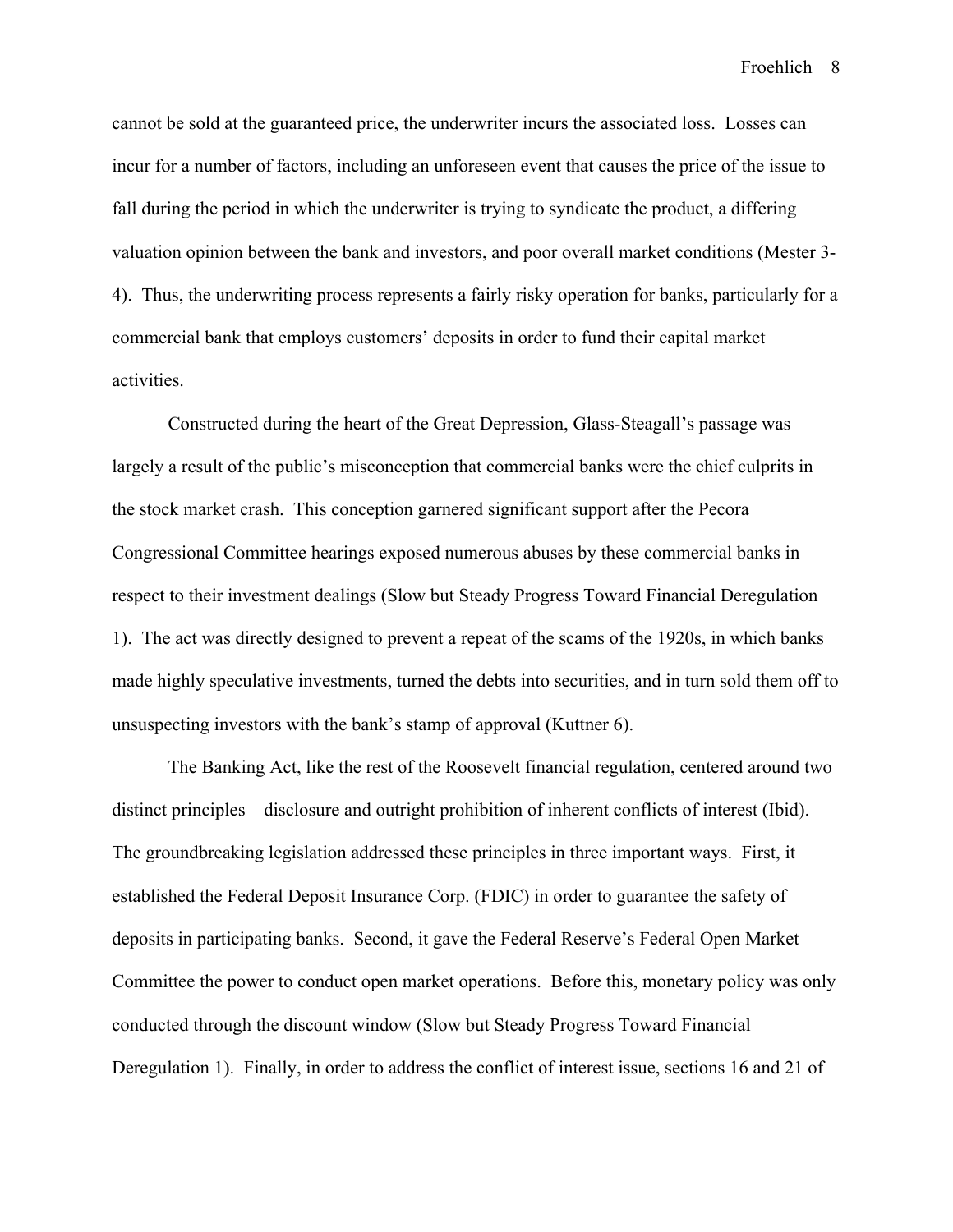the Glass-Steagall Act prevent any bank that accepts commercial deposits from *directly* engaging in most securities activities except for those involving municipal general obligation bonds, U.S. government bonds, private placements of commercial paper, and real estate bonds. These four types were known as "eligible securities." Sections 20 and 32 meanwhile address *indirect* securities activities through bank subsidiaries or affiliates and apply only to banks that are members of the Federal Reserve System. The former section explicitly prohibits these banks from affiliating with any entity "engaged principally" in underwriting securities. This specific measure was taken in order to address the inevitable conflicts of interest that arise when a bank holds equity of the same firm whose debt it underwrites (Hagendorff et al. 201). The latter section meanwhile bars director, officer, or employee interlocks between these banks and firms "primarily engaged" in securities activities (Mester 5). While many of these distinctions seem superfluous and exhaustive, they play crucial roles during the informal erosion of Glass-Steagall that takes place during the 1980s. By effectively precluding banks who accept deposits from engaging in the trading and underwriting of corporate securities, the 1933 Act effectively separated investment and commercial banking.

In addition to restricting the product mix that commercial banks could offer, the Banking Act of 1933 limited the geographical scope of these credit institutions. This piece of financial regulation "transferred branching regulations to the state level with the effect that each state had different degrees of restrictions" (Hagendorff et al. 202). In order to limit concentration in the commercial banking industry, the subsequent state legislation almost always discouraged interstate branching and even curbed intrastate branching in some regions.

The totality of this regulatory framework had a number of crucial implications. First, while the separation benefited securities firms by eliminating a significant number of its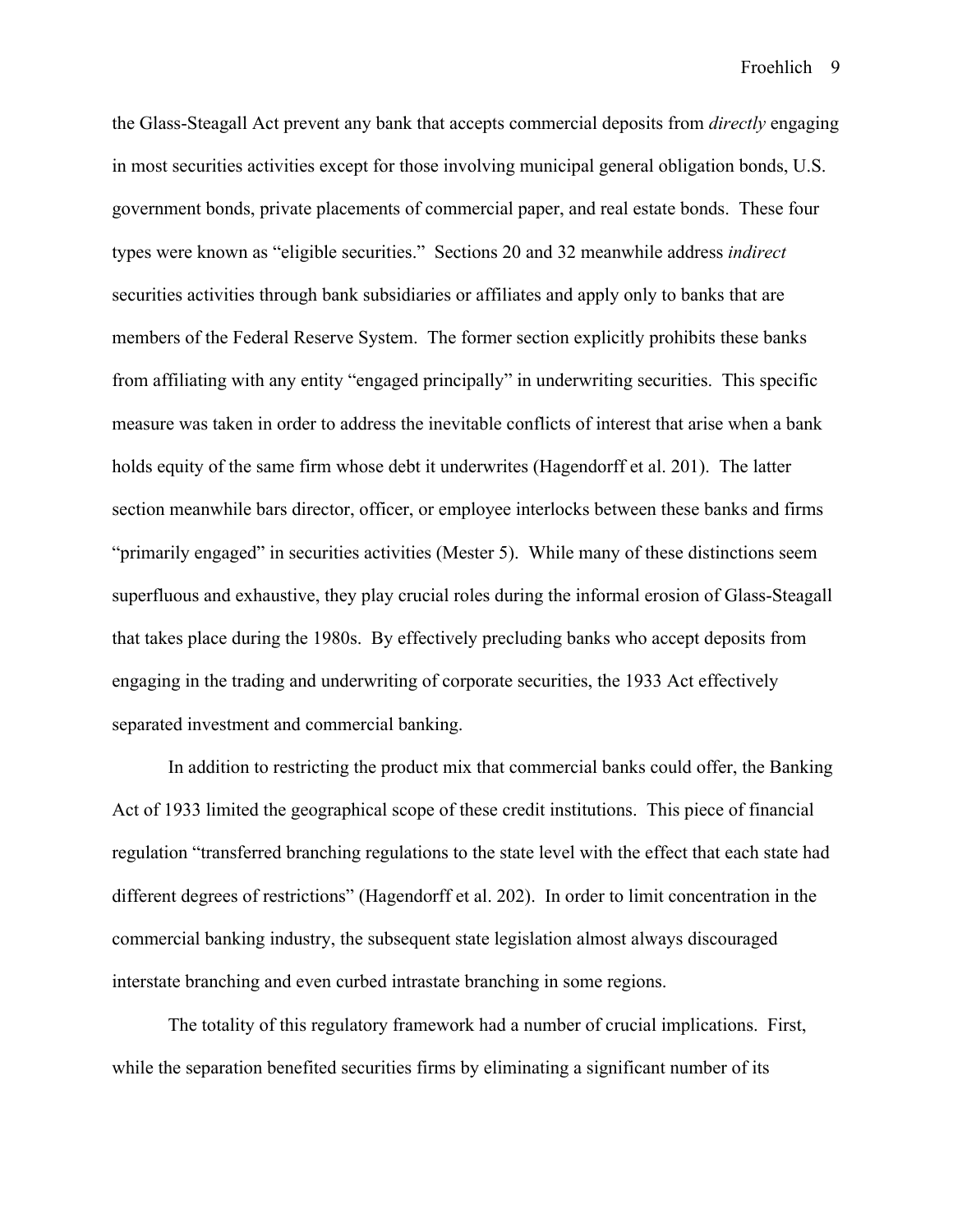competitors, commercial banks took a significant profitability hit. By banning underwriting activities, depository institutions lost a vital source of revenue and could no longer integrate their lending businesses with securities issuance (Papaioannoui and Gauci 48). Second, for nearly two decades after its enactment, the overall volume in the financial markets was far lower than in the 1920s. In particular, debt underwriting activities decreased even after the economy returned from its long recession (Kroszner and Strahan 21). Overall, Glass-Steagall led to a banking system with a tremendously high number of institutions who operated in a market that was highly fragmented along both regions and financial products (Hagendorff et al. 202). This description held true until the 1980s, when the gradual repeal of Glass-Steagal began to take place through bureaucratic, rather than formal legislative measures.

## Deregulation Efforts & Its Effects:

### *Informal Bureaucratic Measures*

Beginning in the 1960s, commercial banks began to persistently lobby Congress to relax the Glass-Steagall restrictions. With money market mutual funds and other engineered financial products blurring the distinction between what defines a deposit and a security, this group began to argue that the act's restrictions were becoming outdated. In particular, banks were looking to enter the municipal bond and other securities markets in order to boost revenue and remain competitive. While a number of regulators were sympathetic to the commercial bankers' anxieties and concerned that foreign financial deregulation would lure capital abroad, bureaucrats refused to address the loosening of Glass-Steagall's restrictions until the end of 1986 (Sherman 9).

Yet beginning in December of 1986, the Federal Reserve for the first time reinterpreted the limitations of Glass-Steagall. In a statement, the Fed issued a policy stating: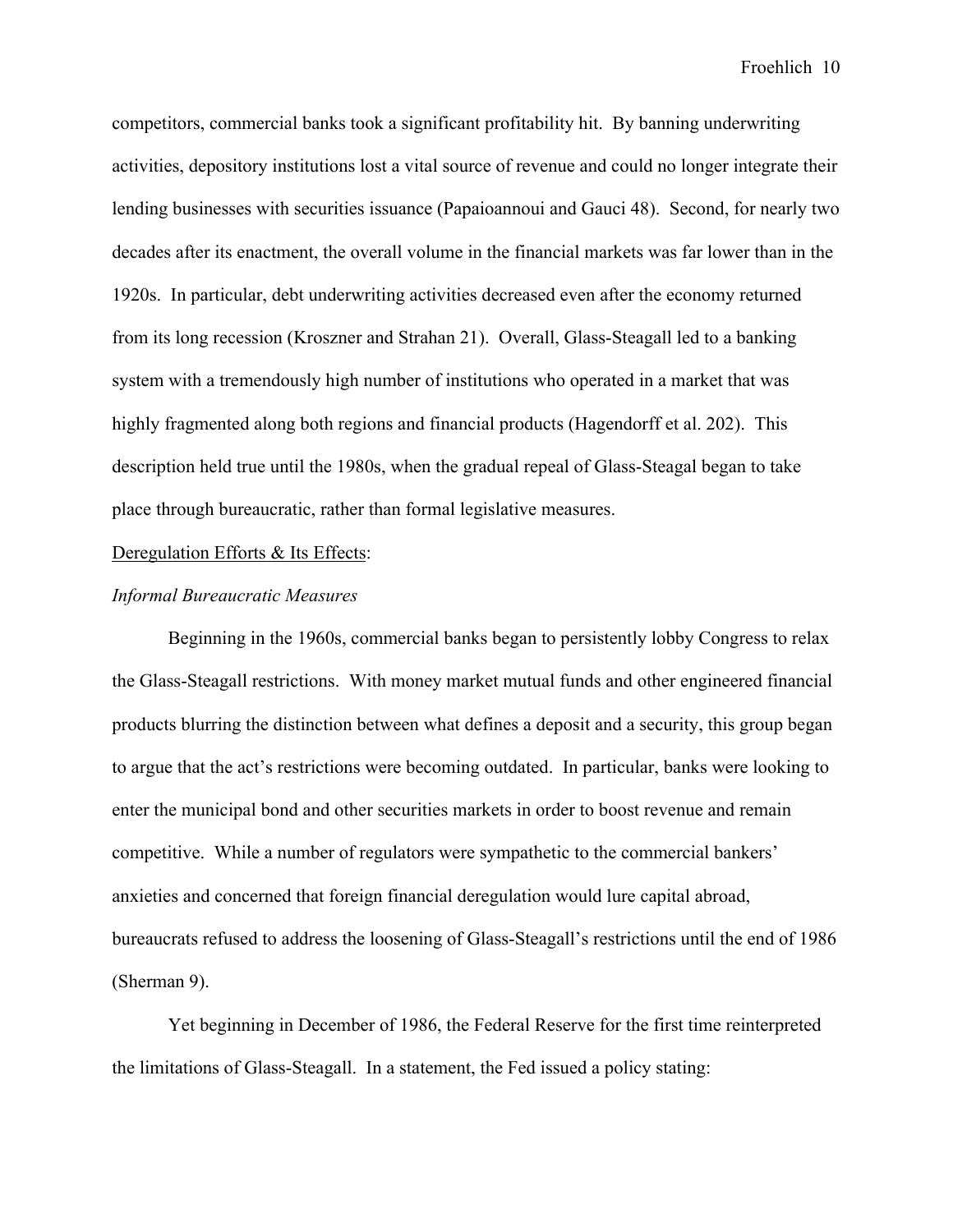"government securities subsidiaries of bank holding companies may underwrite certain 'bank ineligible' securities without violating Section 20 of the Glass-Steagall as long as the underwriting revenues from ineligible securities did not exceed 5 percent of the subsidiaries' gross revenues" (Mester 16).

While this seemed to directly conflict with the wording of the original act, the Fed argued that the original piece of legislature never precisely defined the meaning of "engaged principally" (Sherman 9). In the Board's eyes, the five percent revenue threshold, which had to be met on an eight-quarter moving average basis, didn't qualify as principally engaged. To limit the inherent conflicts of interest associated with the underwriting business, a number of "firewalls" were included. For example, one of these firewalls stated, "transactions between the affiliated bank and the securities subsidiary were limited" (Mester 16). Less than a year later, the Federal Reserve loosened the Glass-Steagall restrictions even further. Despite the opposition of its Chairman Paul Volcker, the Board allowed subsidiaries of commercial banks to underwrite commercial paper, municipal bonds, and mortgage-backed products, though participating banks were still subject to the five percent revenue restriction (Sherman 9).

In August 1987, Alan Greenspan was appointed Chairman of the Federal Reserve. A student of Ayn Rand's "objectivist" thinking and an outspoken advocate of deregulation and the free market, Greenspan immediately pushed the Federal Reserve to reinterpret Glass-Steagall even further. Within six months of his tenure, the Fed ruled that Section 20 does not bar bank holding company subsidiaries from underwriting and dealing in both corporate debt and equity as long the holding company was well capitalized. Greenspan pushed for this ruling despite the fact that it contradicted the crucial principal that motivated the act in the first place, conflict of interest. Consequently, the Board authorized five large bank holding companies to underwrite corporate debt, as long the resulting revenue did not exceed new revenue limit of ten percent (Sherman 9). On January 8, 1989, J.P. Morgan Securities, the Section 20 subsidiary of J.P.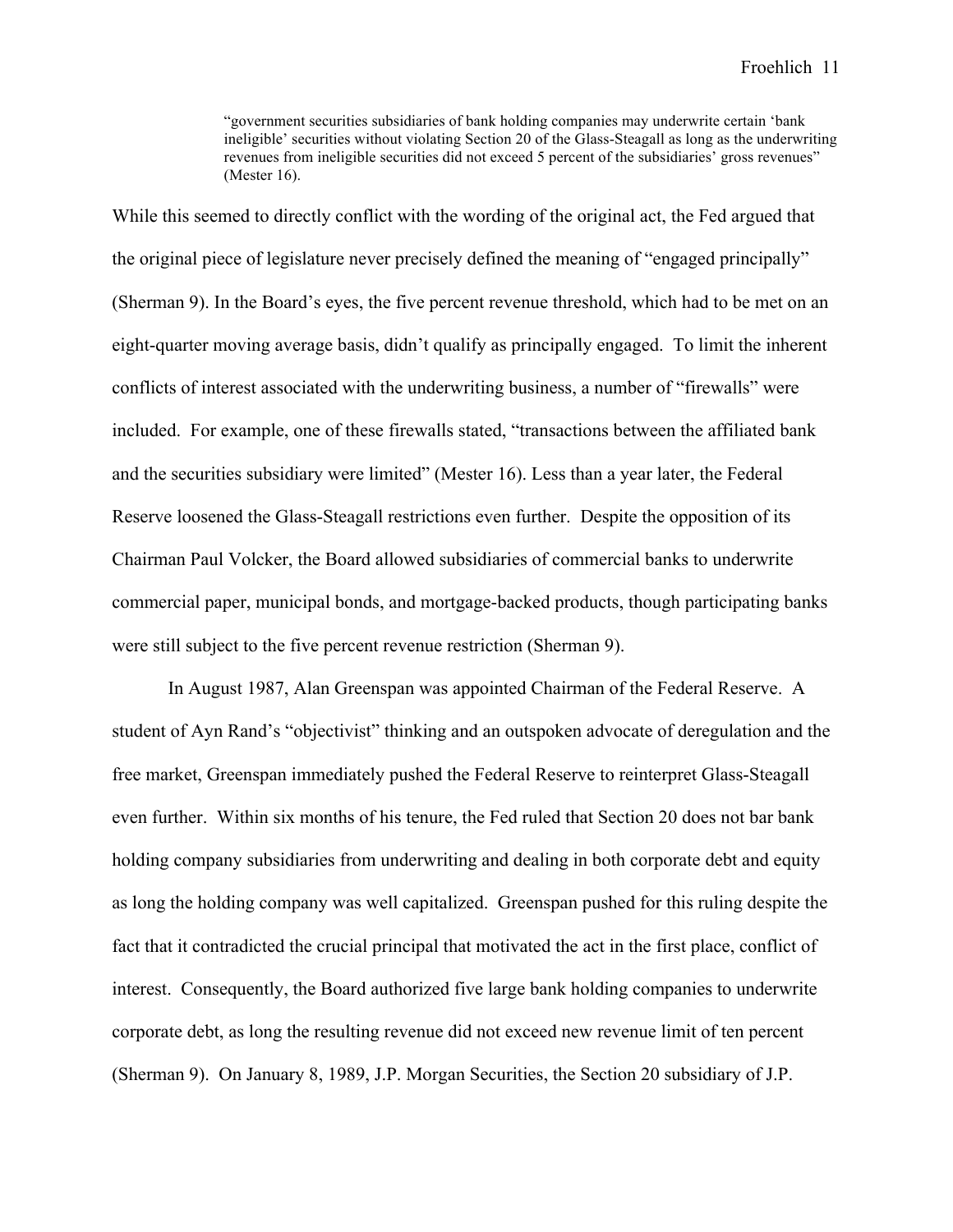Morgan, Inc., became the first commercial bank affiliate to underwrite a publicly issued corporate bond. Only nine months later after the brief mandatory waiting period, J.P Morgan as expected underwrote the first publicly issued equities by a subsidiary of the holding company (Mester 17).

Under Greenspan's leadership, the Federal Reserve Board continued to marginalize Glass-Steagall's originally intended objective. By January 1993 several banks began reaching the ten percent revenue limit placed on underwriting activities. In order to provide many of these depository institutions with relief from this limit, the Fed introduced an alternative accounting method. This method allowed banks to index the revenue test to interest rate changes since September 1989. To account for changes in the slope of the yield curve, "the banks were allowed to calculate the revenue that would have been earned if the yield curve had been as it was in September 1989" (Mester 17). The Federal Reserve justified the rule change by noting that the unusual interest rate changes that occurred since the ten percent limited had been initially enacted made the revenue test more binding.

Yet, the Board decided to push their bureaucratic regulatory powers even further later in 1996. In what many scholars at the time deemed one of the Fed's most audacious acts, Greenspan and the rest of his directors now allowed bank holding companies to own investment banking operations that accounted for as much as 25 percent of their total revenues. Since nearly any institution at the time would unequivocally be able to stay within the elevated revenue limit, the decision rendered Glass-Steagall effectively obsolete (Sherman 9). In the span of less than ten years, the Federal Reserve Board, particularly under Greenspan's leadership, essentially repealed the Glass-Steagall Act without formal legislative approval by Congress. While financial scholars saw the Fed's bureaucratic actions as the effective repeal of Glass-Steagall,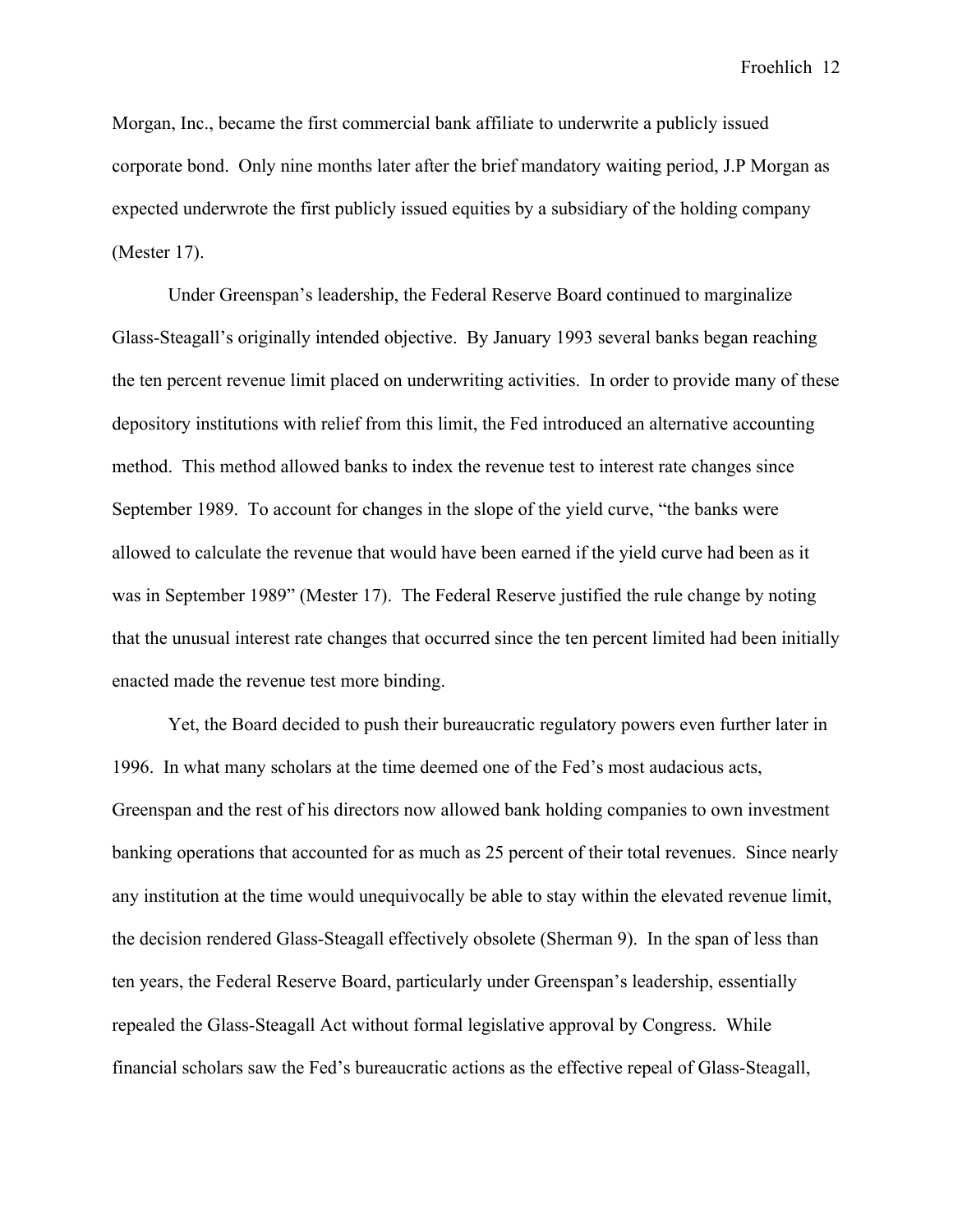bank executives certainly didn't share the same opinion. These financial leaders instead began to pursue the dismantling of the depression era regulatory effort.

### *Formal Legislative Measures*

From the beginning of Clinton's presidency until his second reelection, a number of bills were drafted in subcommittees to officially repeal Glass-Steagall, yet each time Congress reached an impasse. Although powerful interest groups had always backed this piece of legislation in the past, "it had repeatedly failed to make it through Congress because of a maze of intra-industry disputes, turf fights between different parts of the federal regulatory structure, and the concerted efforts of consumer and community development advocates" (Mokhiber and Weissman 1). Yet by 1997, because of the Fed's decision at the end of 1996 to allow commercial banks to derive as much as 25 percent of a subsidiary's total revenue from underwriting activities, investment houses and brokerage firms were consolidating at a rapid pace. For example, in a largely defensive move, the investment house Morgan Stanley merged with Dean Witter, Discover & Co., a brokerage and credit card conglomerate (Suarez and Kolodny 92).

Unlike during the competitive environment after the passage of Glass-Steagall, the securities firms realized that the large commercial banks held a competitive advantage unless Congress repealed the act. Even insurance companies were hinting that they wanted to enter the commercial banking business. In July 1997, State Farm Mutual Automobile and Casualty Insurance, the largest insurance company in these two fields in the U.S. at the time, announced that it had filed an application with the Office of Thrift Supervision to create a commercial banking subsidiary. By the end of 1997, both securities firms and insurance companies began lobbying Congress to formally legislate the repeal of Glass-Steagall in order for these entities to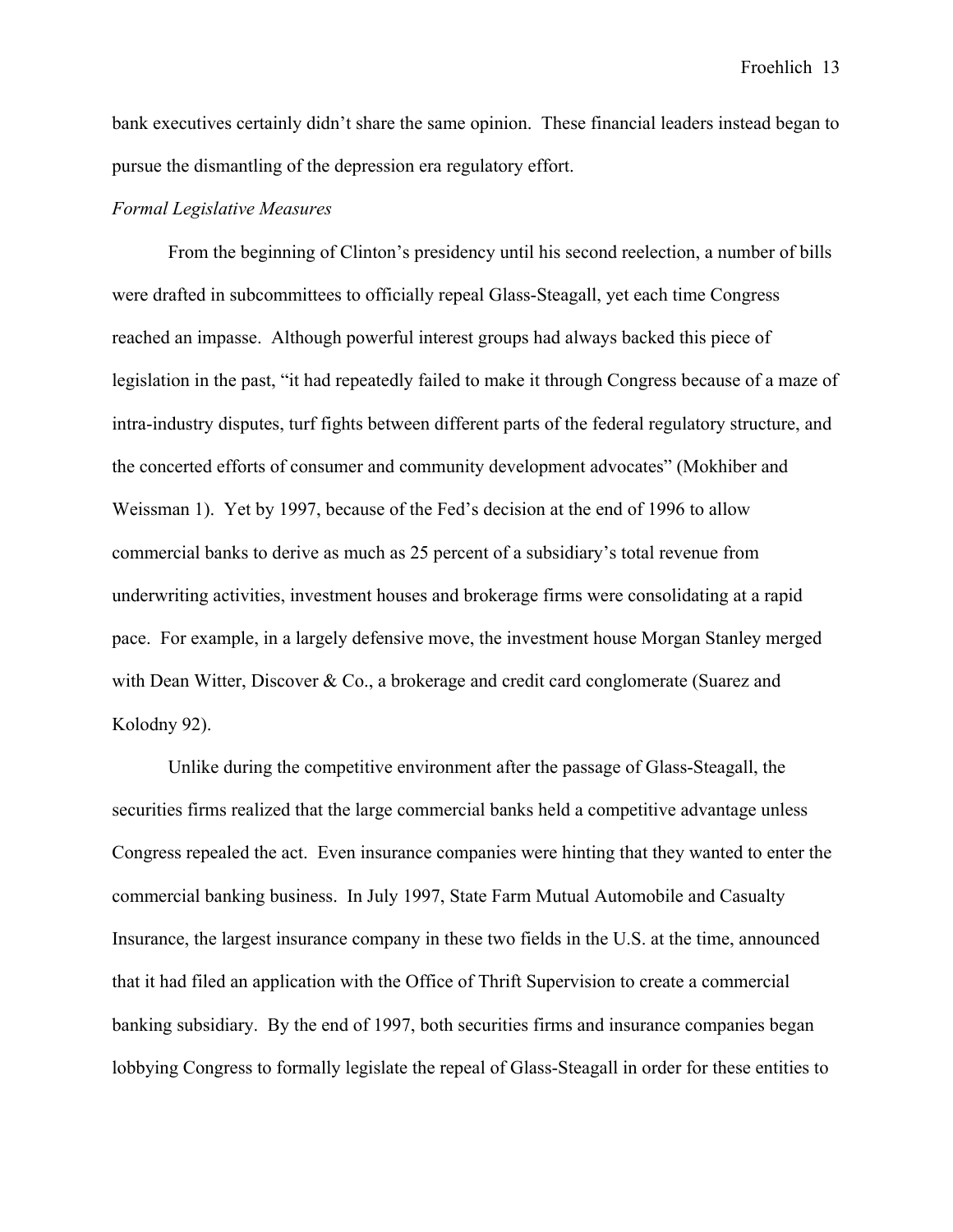enter the commercial banking and securities business. At the same time, the two industries pressed for a lax regulatory over-sight of their new undertakings (Suarez and Kolodny 92).

Given their significant interest, the banking, insurance and brokerage industry lobbyists began mounting one of the best-financed campaign of influence-buying that had ever taken place in Washington. In 1997 and 1998 alone, two years before the repeal of Glass-Steagall, the three industries spent well over \$300 million on the issue. While \$58 million went directly to Democratic and Republican candidates' campaigns, over \$87 million was contributed in "soft money" to the two parties. Even more astonishing, proceeds used to lobby elected officials totaled \$163 million. For example, Phil Gramm, the Senate Banking Chair at the time, received more than \$1.5 million in cash from the three industries in the five years prior to the act's repeal (McLaughlin 1). As Edward Yingling, chief lobbyist for the American Banker Association, told the *New York Times* in 1999, "If I had to guess, I would say" the abolishment of Glass-Steagall is "probably the most heavily lobbied, most expensive issue" in a generation (Ibid 2).

By the fall of 1999, differing versions of the financial services deregulation bill passed the House and Senate. At this time, all that was left was for the conference committee to work out a consensus bill. The main issue in the Banking Committee before the final agreement was reached in fact had nothing to do with the central aim of the Gramm-Leach-Blilely Act, which practically had full bipartisan support (McLaughlin 2). The one hurdle that remained was Senator Gramm's refusal to compromise and include the Community Reinvestment Act in the bill. This 1977 law requires banks to make a certain percentage of their loans in minority and poor areas (Mokhiber and Weissman 1). Gramm's refusal to compromise on the privacy and community development issues threatened to derail the entire legislative effort.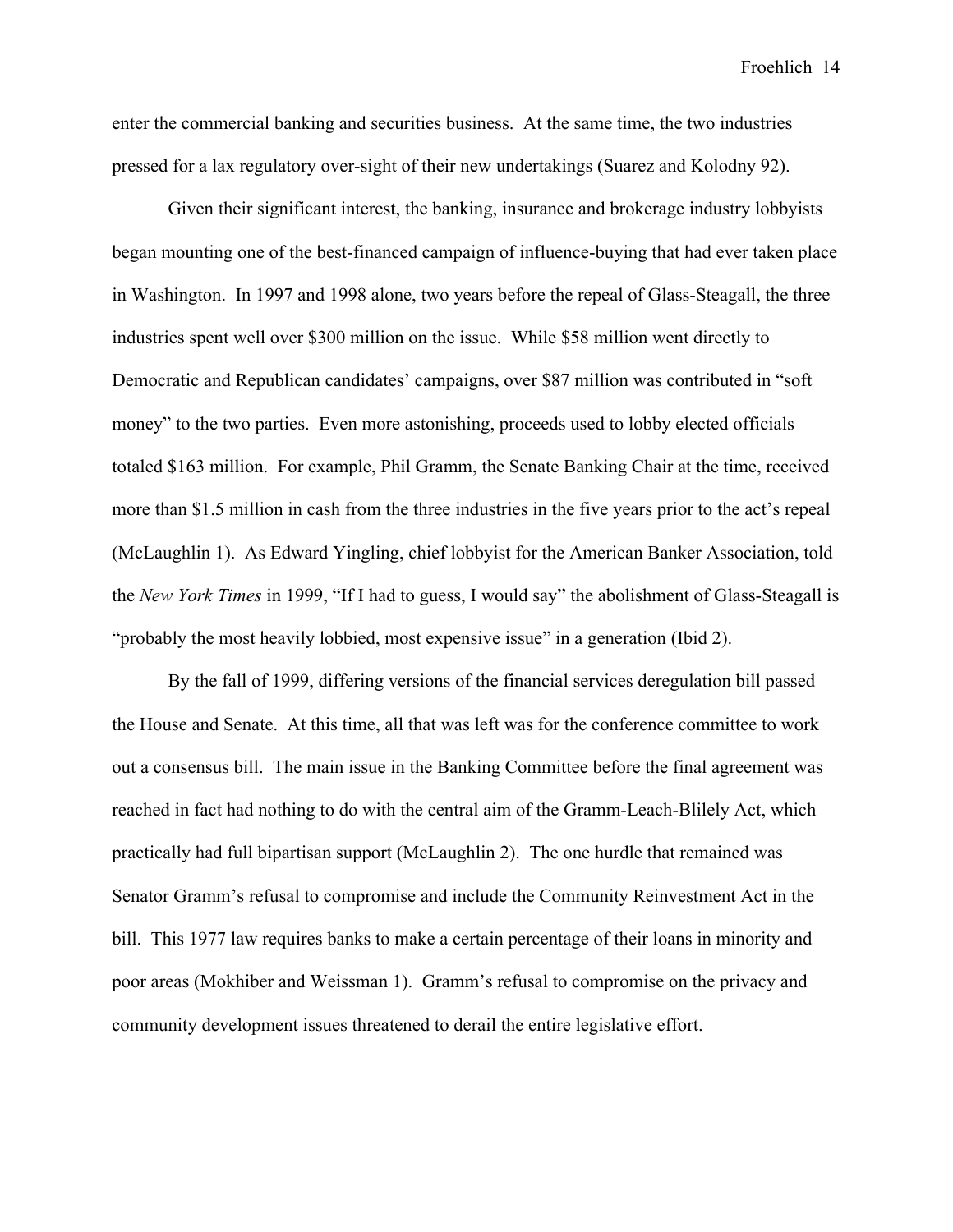While the failure of this act to pass threatened the future competitiveness of the majority of securities firms and insurance companies, Congress's inability to repeal Glass-Steagall endangered one company in particular. Citigroup, the product of the merger between Citibank and Travelers Insurance a year earlier, at the time was operating in "apparent violation of the bar on common ownership of banking, and insurance and securities, thanks to a loophole that provides for a two-year transition period" (Mokhiber and Weisman 1). Without the passage of Graham-Leach-Bliley, Citigroup most likely would have had to sell off its insurance underwriting subsidiary. Luckily for the conglomerate, in stepped Robert Rubin, who was currently still serving as Treasury Secretary. According to the *New York Times*, Rubin was the key player in helping broker the final compromise wording in the deregulation bill. The same source also indicated that while Rubin helped negotiate the final compromise to ensure the act's passage, he was also negotiating his own personal deal at Citigroup. Only a few days after the financial deregulation bill was finalized, Citigroup announced the hiring of Robert Rubin as cochair of the financial-services conglomerate (Canova 7).

The end result was the Graham-Leach-Bliley Act of 1999. Also known as the Financial Services Modernization Act, the bill was acclaimed to streamline "the delivery of financial services to customers by changing the regulatory structure of financial services providers and rationalizing some of the ways in which they do business" (U.S. Congressional Research Service). For purposes of this paper, the bill simply achieved two major things. First, it formally repealed the Glass-Steagall Act of 1933. As a result, financial institutions were no longer limited to specific products and could now affiliate under a new financial holding company (FHC) structure. In addition, under the new regulatory structure, the Fed now served as the "umbrella supervisor" of an FHC while "industry-specific regulators monitor the company's individual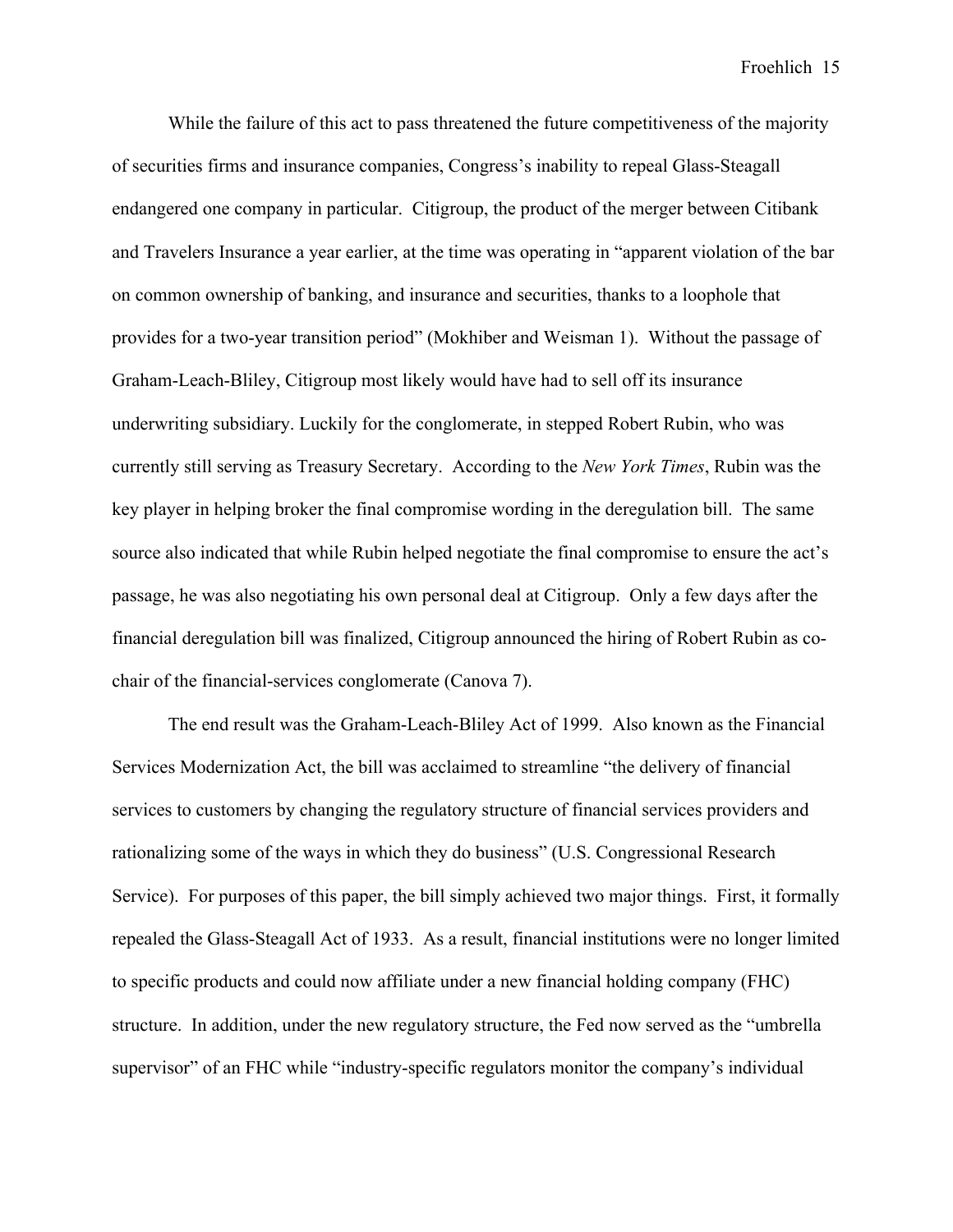subsidiaries" (Sinkey Jr. 54). Although not granted complete regulatory authority over an FHC, the Federal Reserve did gain the power to oversee the consolidated operations of companies containing investment subsidiaries traditionally regulated by the SEC, and insurance subsidiaries regulated by state insurance departments. Through his forceful lobbying efforts, Greenspan was able to provide the Fed with the major share of the new regulatory power created by Graham-Leach-Blilely. Thus Greenspan created a powerful position to oversee the future of the financial industry in his specific vision of a deregulated marketplace (Holyoke 99).

The coupling of the repeal of Glass-Steagall and lax regulatory environment had significant implications for the type and quantity of capital now accessible. As expected, the Gramm-Leach-Bliley Act enhanced capital formation in the national economy, particularly at the largest financial institutions (U.S. Congressional Research Service) that now consolidated to form both investment and commercial banking arms. The highly profitable process of underwriting represented a new source of revenue that could be tapped most efficiently by firms who combined the two different types of banking. The shift post Graham-Leach-Bliley towards the integrated investment bank that attempts to combine strength in origination with placement abilities favors commercial banks. Not only do their previous lending relationships generate future opportunities for underwriting mandates, but their depth of deposits support their placement efforts. Furthermore commercial banks have another advantage in their access to their loan clients' private information, which in theory provides them with an "information production cost advantage when they engage in price discovery for new issues" (Papaioannou and Gauci 50). Given their extensive deposit networks, commercial banks and the resulting integrated investment banks were better capitalized. As a result, these institutions have greater risk bearing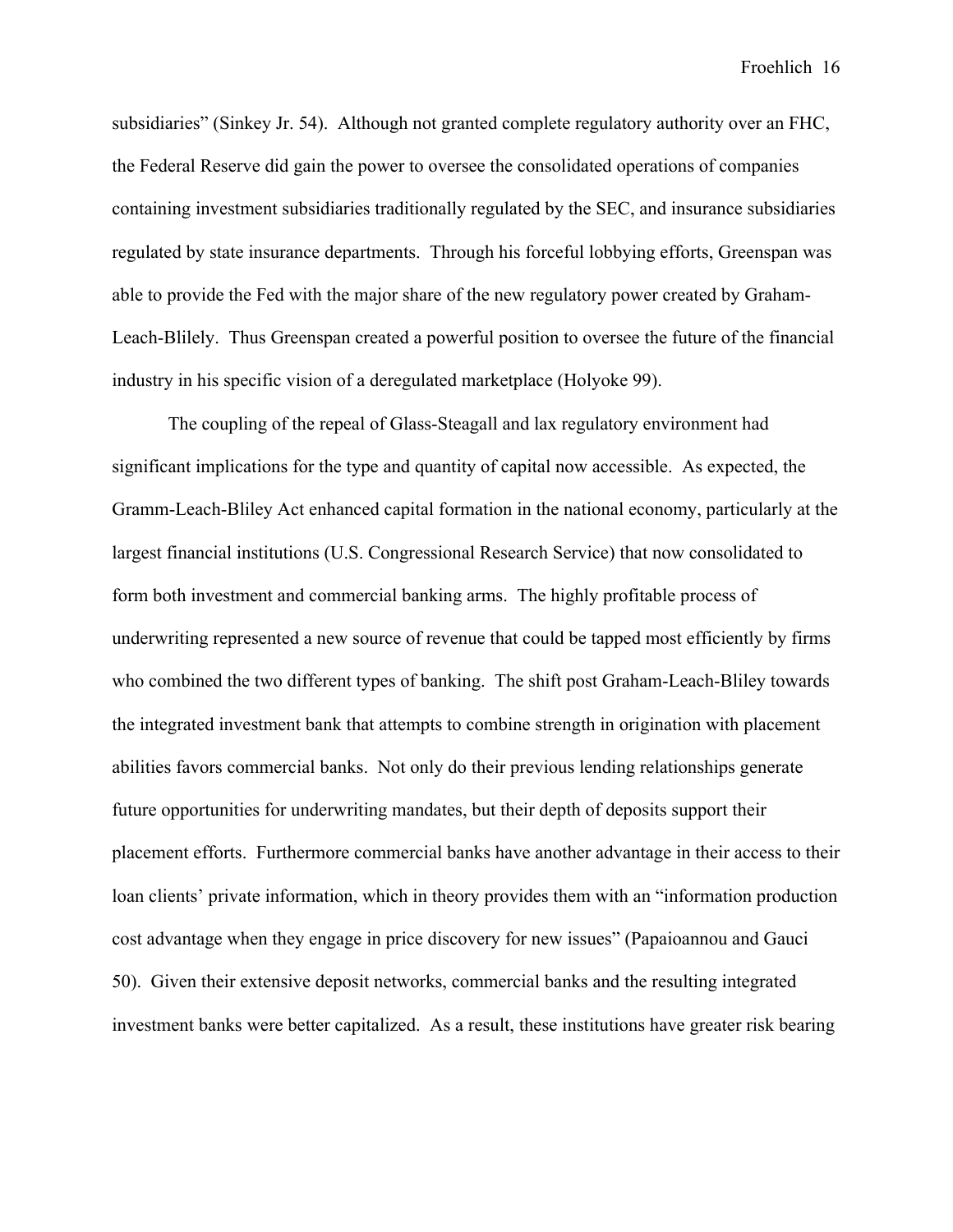tolerance in the execution phase of underwriting and more willing to take a loss on an issue if it guaranteed future revenue opportunities (Ibid).

The numerous services, like origination, price discovery, placement, and corresponding operations, like market-making and other sales and trading activities, required for the underwriting business demonstrate the high costs and difficulty in entering the underwriting field. Besides significant capital allocation, underwriting services necessitate both specialized resources in human capital and a strong reputation. Both of these are terribly difficult to acquire cheaply and quickly (Papaioannou and Gauci 50). Therefore, it should come as no surprise that once commercial banks entered the underwriting business after the repeal of the Glass-Steagall Act, they did so through acquisitions of reputable securities firms. With the lines between commercial and investment banking becoming increasingly blurred since the passage of Gramm-Leach-Bliley, financial conglomerates came to dominate the market for debt underwriting. In 1996, the year in which the Fed raised the underwriting revenue limit to 25 percent, the top five debt underwriters were all the stand-alone investment banks Morgan Stanley, Salomon Brothers, Goldman Sachs, Merrill Lynch and First Boston. Yet by 2003, with the full repeal of Glass-Steagall a distant memory, four of the top five underwriters were owned by the full-service financial conglomerates Citigroup, JPMorgan Chase, Bank of America, and Merrill Lynch (Kroszner and Strahan 13-14). All four of these institutions combined strong commercial banking divisions with their investment banking platforms in order to enhance capital formation in the national economy. Consolidation let these institutions exploit cost-based synergies, which directly lead to higher market liquidity and access to capital, particularly in the debt markets (Hagendorff et al. 200).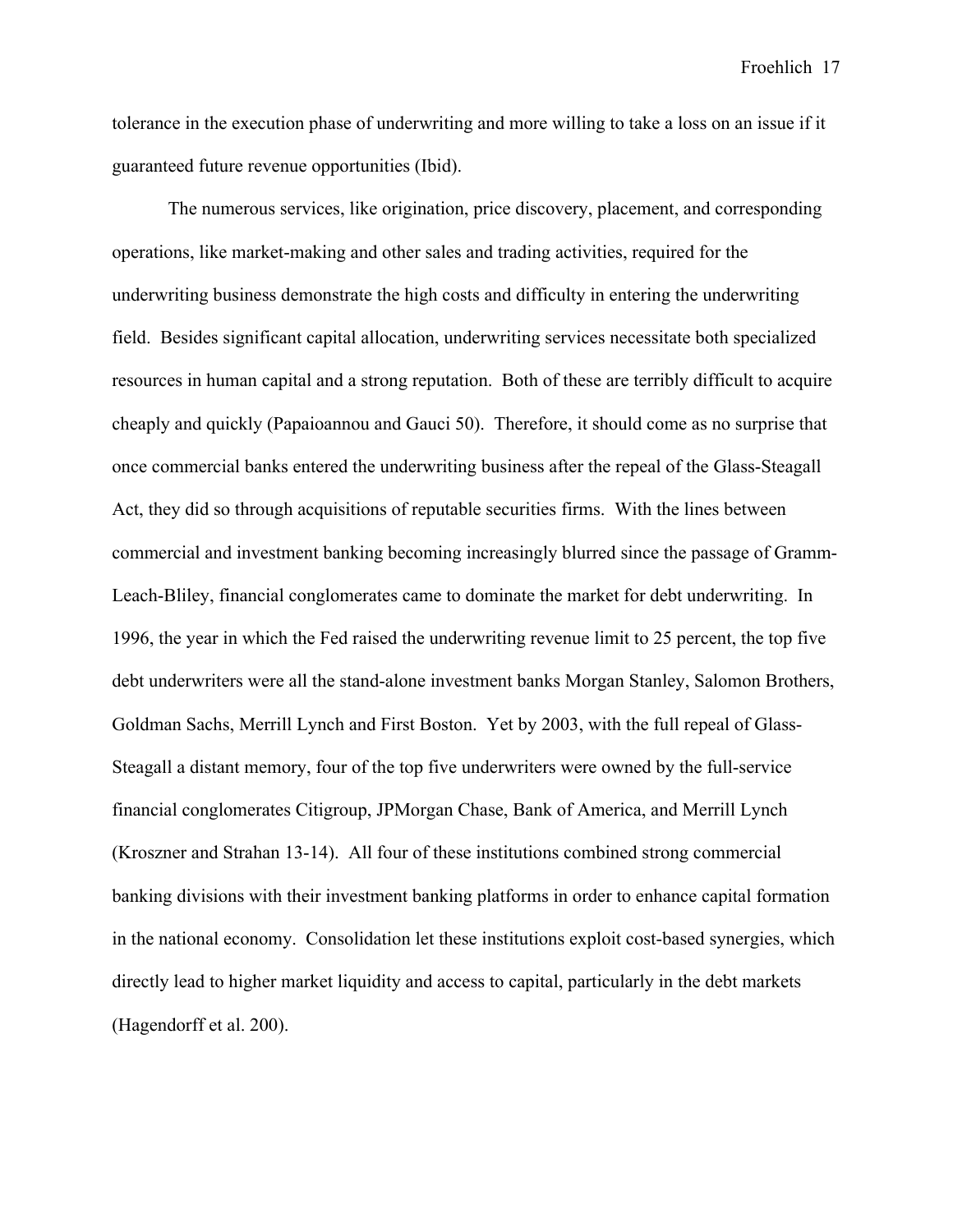With the increased availability of debt following the repeal of Glass-Steagall, institutions were able to expand their financial services products. The financial industry subsequently developed a wide range of derivative instruments, most of which were not regulated. The rapid growth of this unregulated market raised concerns about the potential risks of many of the derivate instruments that were created. Unlike conventional securities like stocks and bonds, there was no clearinghouse for trades in the majority of these new instruments. Thus derivatives represented a potential source of uncertainty. When Brooksley Born, the chairwoman of the Commodity Futures Trading Commission (CFTC), raised concerns about the potential risks of these unregulated instruments, Greenspan and Rubin issued a report recommending no regulation on derivatives. In fact, the two went as far as praising the innovation (Sherman 10-11).

At the urging of Greenspan, Rubin, and later Rubin's successor, Lawrence Summers, Congress formally ensured the deregulation of the derivatives market through a piece of legislation. Once again, Senator Phil Gramm was one of numerous Congressmen to push the legislation that would result in the deregulation of the derivative market. Gramm above all wanted stringent language to limit the direct oversight of the market by the CFTC and the SEC. The heads of the CFTC and SEC, as well as Treasury Secretary Summers, arrived at a compromise with Gramm. Congress then moved swiftly to pass the bill. On December 13, 2000, the day after the Supreme Court issued their decision on the 2000 Presidential election, Congress passed the Commodity Futures Modernization Act of 2000 as a rider to an 11,000-page spending bill. Passed without debate or any type of review, the legislation hardly was a source of modernization. Instead, the bill simply exempted derivatives from any type of bureaucratic regulation or oversight (Sherman 11).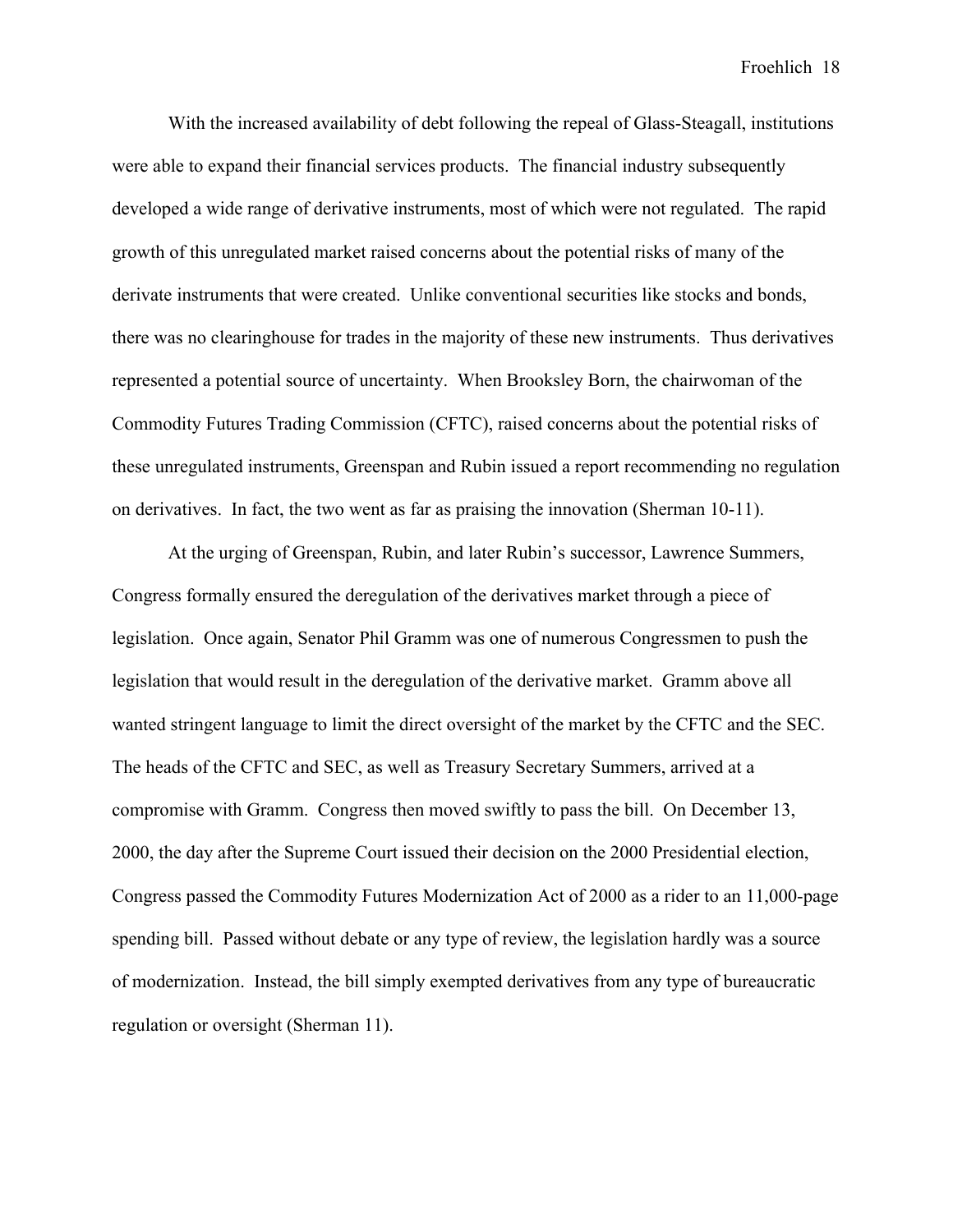In a marketplace without any sort of regulatory restrictions as a result of the two pieces of financial legislation discussed above, the structuring of derivatives increased exponentially. While these instruments totaled an outstanding nominal value of \$106 trillion in 2001, by 2008 they were worth an estimated \$531 trillion, representing over a five-fold increase (Sherman 11). One of these securitized products that exploded onto the market during this period was collateralized debt obligations (CDOs) backed by corporate loans, which are commonly referred to as collateralized loan obligations (CLOs). Bank loans used to finance leveraged buyouts (LBO) were now often being placed in these CLO vehicles (Shivdasani and Wang 1292). The CLO vehicle, composed by any given bank, purchases a number of commercial loans and repackages them into tranches of rated debt securities. The necessary financing for the acquisition is generated by syndicating the CLO to the global debt markets (Heed 31). The sold risk is distributed in various tranches from senior (lower yield) to junior (higher yield). The creation of the CLO vehicle increased the supply of credit by allowing a wide range of institutional investors, like hedge funds, insurance companies and pensions funds that invest in CDOs to indirectly invest in LBO loans (Shivdasani and Wang 1292). Previously many of these institutional investors faced investment restrictions on exposure to non-investment grade credits, like the high yield bonds used to finance LBOs during the first buyout boom of the 1980s. However, structured products like the CLO vehicle allowed these funds to invest in high-risk transactions. "The tranching and securitization on different levels made it possible to create investment products with credit ratings" that met their funds' required risk-return profile (Heed 31). At the time, it was believed that one of the benefits of the tranching found in CLOs is to spread default risk.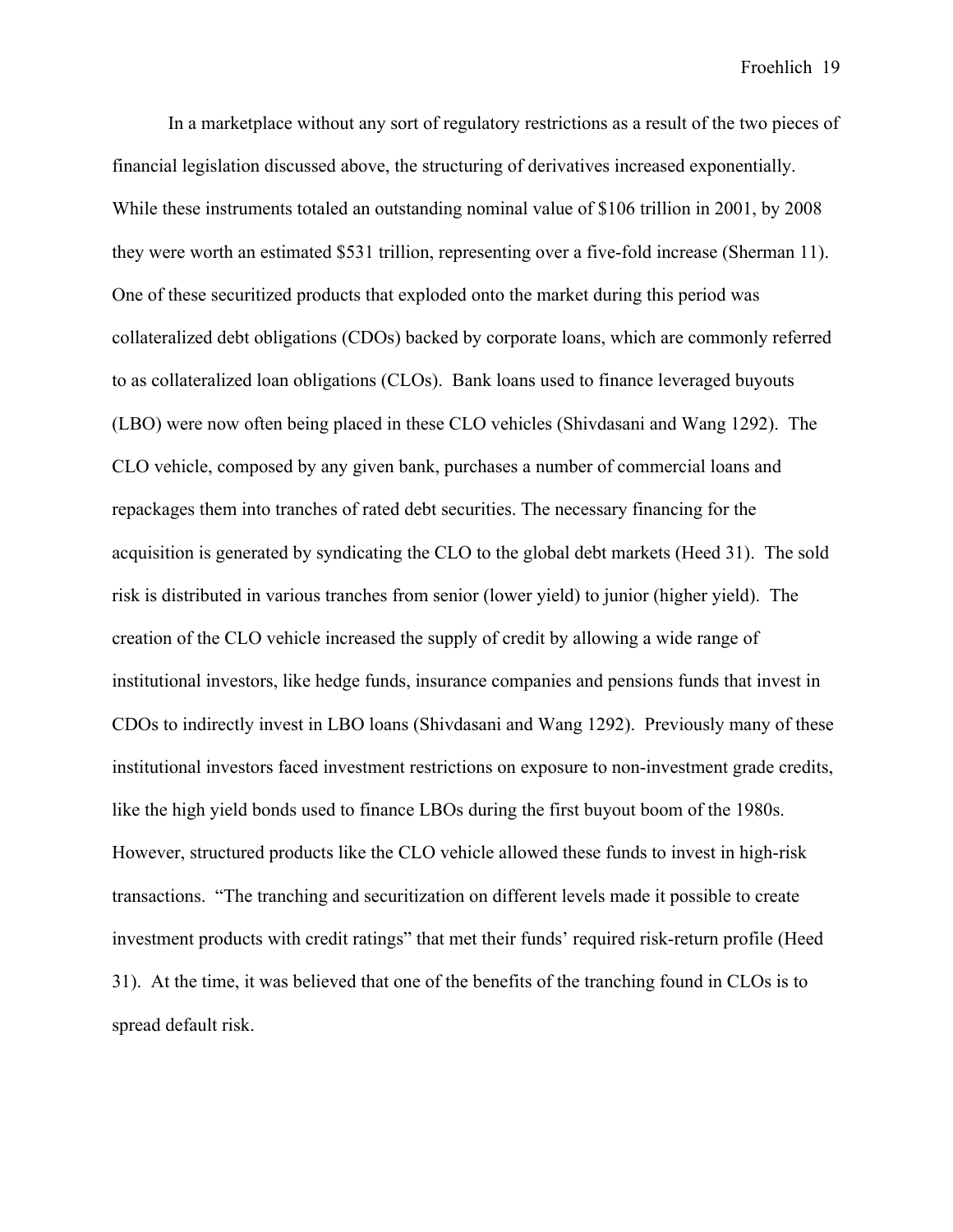Historical evidence indicates that any type of acquisition activity is correlated with fundamental shifts in underlying economic forces. In this context, the growth of the CLO market represented the crucial economic driver needed to spark an LBO boom (Weston and Jawien). The CLO market effectively increased the supply of creditors willing to lend to businesses. While any type of acquisition wave occurs in response to specific industry shocks that require large scale reallocation of assets, the aforementioned shocks alone are simply not enough. In addition, there must also be sufficient levels of capital liquidity to facilitate the asset reallocation. "The increase in capital liquidity and reduction in financing constraints" must be present in order to drive the acquisition wave (Harford 529). This is precisely what the CLO product delivered. CLO vehicles allowed institutional investors, who never before could own pieces of LBO loans,



to hold buyout financing. Between 2004 and 2007, more than \$210 billion of loans were packaged into CLOs, up drastically from \$51 billion over the previous four years (Ng and Sender A1). Thus the growth in

the CLO market as a result of the

financial deregulation legislation generated the necessary financing that LBOs required. According to the theories of acquisition waves presented above, the increased availability of debt capital served as one of the driving forces behind the buyout boom of the mid 2000s.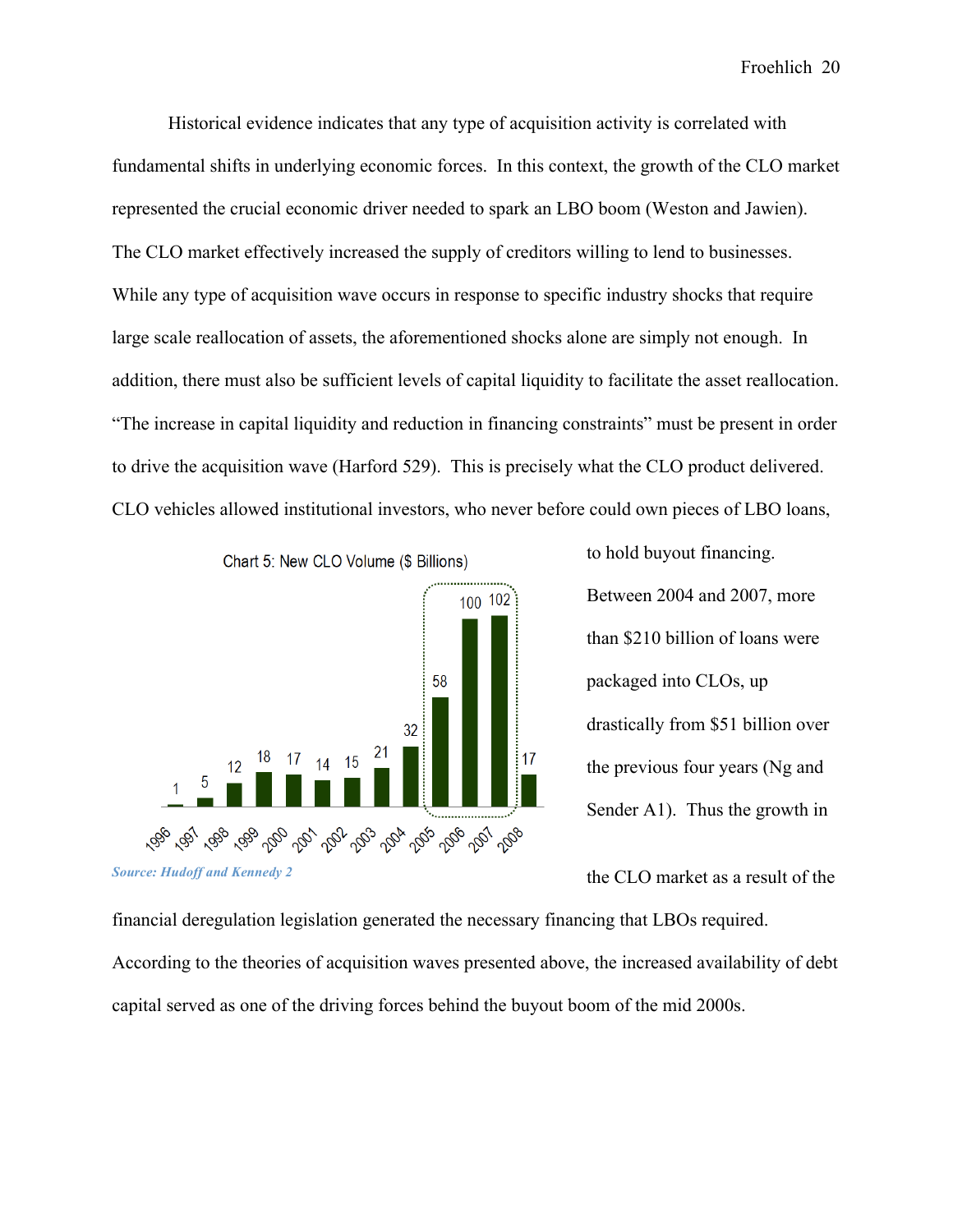### Monetary Policy & Its Effects:

In addition to the development of the CLO market and its ability to increase the availability of debt capital for buyout funds at the turn of the millennium, United States monetary policy at the time also spurred the buyout boom of the 2000s. Even before this time period, the Federal Reserve under the leadership of Alan Greenspan became "increasingly independent of elected branches and more captive of private financial interests" (Canova 2). This development was viewed as "sound economics" and necessary to keep both inflation low and economic growth high. In order to accomplish these two aims, the Fed relied on its main policy

instrument, its ability to set shortterm interest rates. With the dotcom bubble, collapse of Enron, a wave of other corporate governance scandals, and the September 11, 2001, terrorist attacks all occurring within two years, economic activity and the



**Source: Federal Reserve Bank of New York** 

performance of the overall stock market began to drag (Canova 9).

In order to bolster the economy and prevent a recession, the Fed needed to utilize its policy instrument and began to slash interest rates beginning in 2001. Between January 2001 and June 2003, the Board through its policy arm, The Federal Open Market Committee, lowered interest rates from a high of six and a half percent all the way down to one percent by the end of 2003 (Shecter FP1). Yet even by mid-2003, with short-term rates having settled under two percent for over 18 months, the Fed claimed that according to their data, job creation and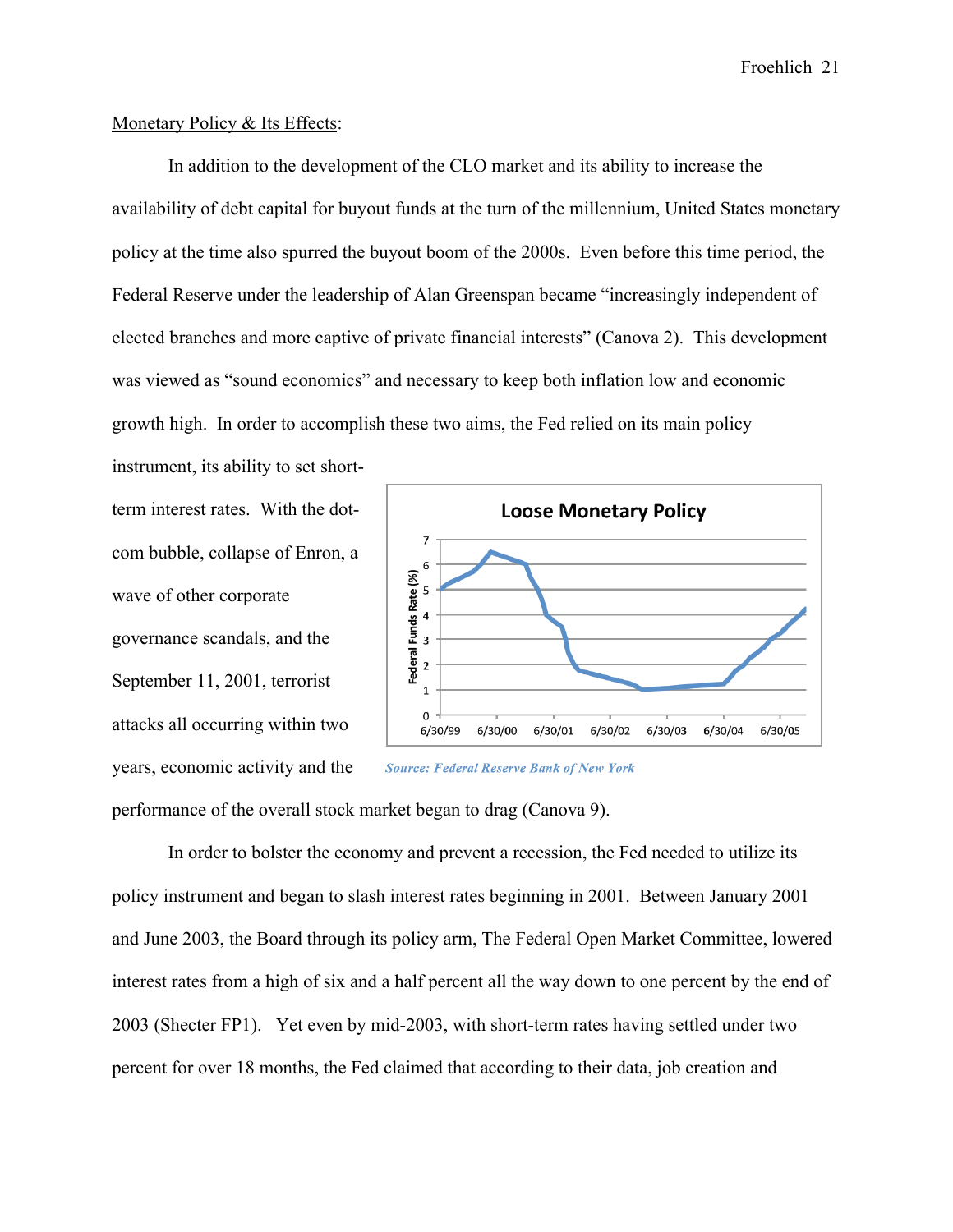business investment were still weak. Even more apparently troublesome to Greenspan was the inflation rate supposedly slipping toward 1%. Under his direction, the Board began to study Japan's fight with deflation during the end of the 1980s that made it harder to repay debts and left their monetary arm unable to

stimulate growth. In a statement in May 2003, Mr. Greenspan said, "Even though we perceive the risks [of deflation] as minor, the potential consequences are very substantial and could be quite negative" (Ip and Hilsenrath A1). Only a month later, which coincidentally almost directly coincided with the bottoming out of



*Source: Google Finance*

the S&P 500, the Fed cut the target for the federal-funds interest rate, a benchmark for all shortterm rates, to 1%. Additionally, the Board announced the rate would stay at this extraordinarily low level for as long as necessary in order to boost housing and consumer spending until the overall business environment turned around. The target ended up remaining at 1% for the entire year.

Yet not everyone agreed with Greenspan's perception that deflation was a serious threat to the economy's recovery. In general, monetary experts agree that the "neutral" rate of interest, or the rate that neither stimulates nor restrains the economy, for the key federal-funds rate falls anywhere between four and five percent (Hartcher). With short-term rates hovering around 1% throughout the latter half of 2003 and the beginning of 2004 and the rate of inflation estimated at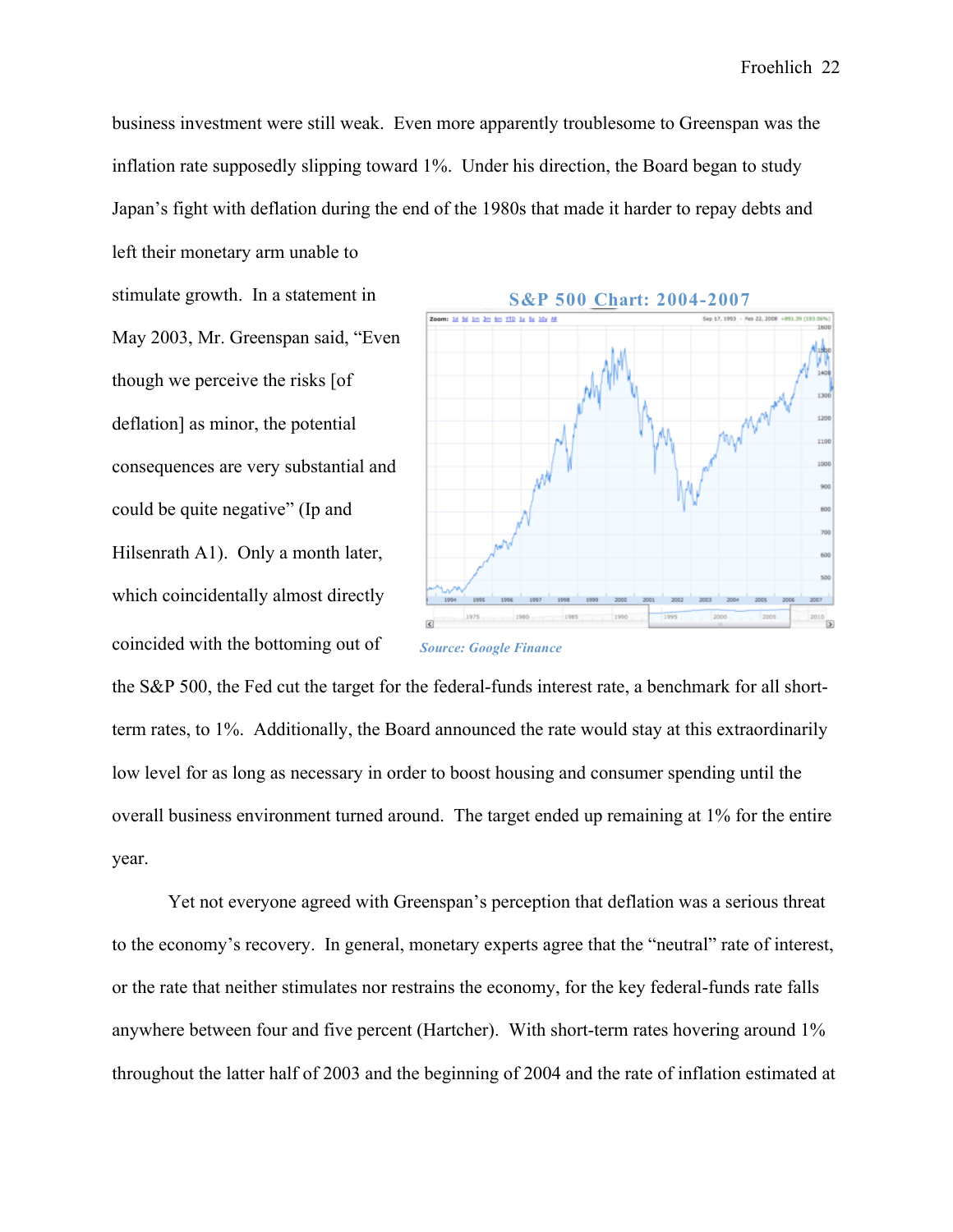1% as well, the *real* interest rate (as supposed to the *nominal* rate that the Fed sets) was zero. In essence, the Fed was giving money away for free. John Taylor, the creator of the infamous Taylor Rule, was one of those critical of Greenspan's low interest rate policy. One of the most practical monetary tools, the Taylor Rule stipulates how much a central bank should alter the nominal interest rate in response to changes in inflation, output, and other economic conditions. Beginning in 2002, Taylor's model indicated that Greenspan should have tightened (raised) interest rates to just over the neutral rate of interest and kept it there through 2006. Instead, the Fed took a loose monetary stance, and rates fell precipitously from 2002 through 2004. In fact, the federal-funds rate wasn't raised until the middle of 2004 and didn't reach 5% until 2006 once the stock market had largely recovered its losses from the dot-com boom (Lee).

Similar to what occurred after the rounds of quantitative easing pursued by the Federal Reserve under Chairman Bernanke during the current recession, a low yield environment ensued



from Greenspan's loose monetary policy. One of the primary consequences of declining short-term rates were lower yields on all types of interestbearing products, from U.S. Treasuries to traditional corporate bonds. As foreign banks



in both Europe and Asia piled into U.S. Treasury bonds and other forms of debt, prices continued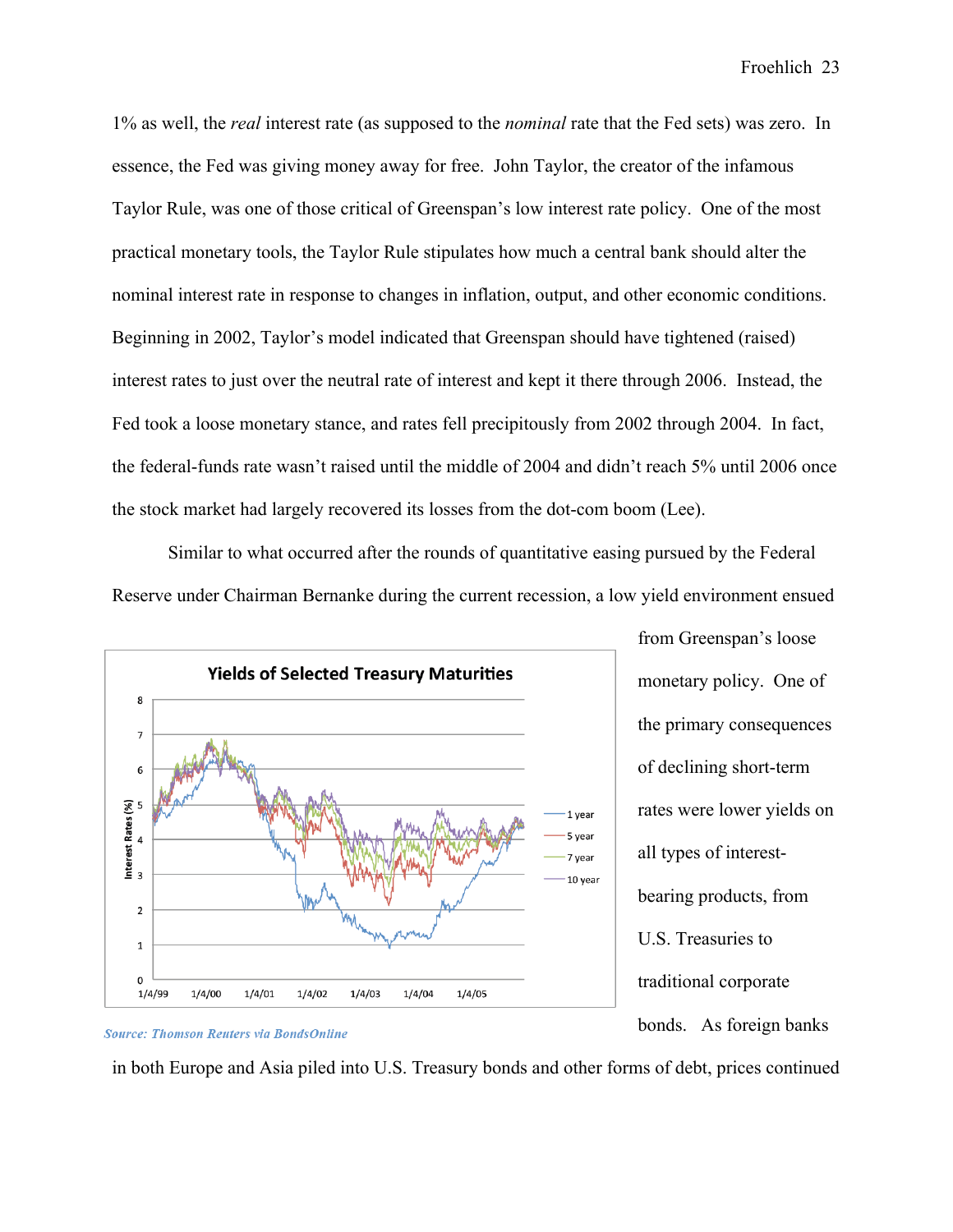to rise and yields continued to fall (Shecter 1). With such paltry return prospects, institutional investors went in search of higher returns in the form of riskier and more complex loans. As discussed earlier, "Wall Street had just the vehicle: securitization," in the form of CLOs (Ng and Sender 6). Pension funds, university endowments, and other forms of traditionally prudent institutional investors began to pour their money into private-equity and hedge funds to get higher returns through these forms of securitized vehicles (Kuttner 4). Private equity firms were raising funds that were bigger than ever before. For the larger buyout shops, the typical fund that was once \$5 billion now totaled \$15-20 billion (Private Equity & Venture Capital). In 2006 and 2007 alone, private equity firms raised \$255 billion and \$302 billion, respectively, in new capital. Each of these figures at the time represented record fundraising amounts (Hudoff and Kennedy 2). The "global search for yield" as a result of the Fed's loose monetary policy provided the private equity industry with an unprecedented quantity of capital to use for acquisition financing.

Besides increasing the quantity of debt available for private equity investments, the low interest rate environment created by Greenspan also enhanced the profitability of the leveraged buyouts themselves. The use of debt finance in private equity transactions is a crucial element to enhance the potential returns for investors. Financial leveraged magnifies "the potential positive or negative impact that any change in a company's earnings has on the return on equity" (Heed 30). By ramping up levels of debt, private equity deals can boost returns for their equity holders. Because leveraged investors borrow capital to invest, the interest rate at which they borrow is a key cost of doing business for them. With the price of credit extremely low because of the Federal Reserve's insistence on targeting low short-term rates, the profitability of private equity firms increased. These shops were able to service their debt obligations with ease and the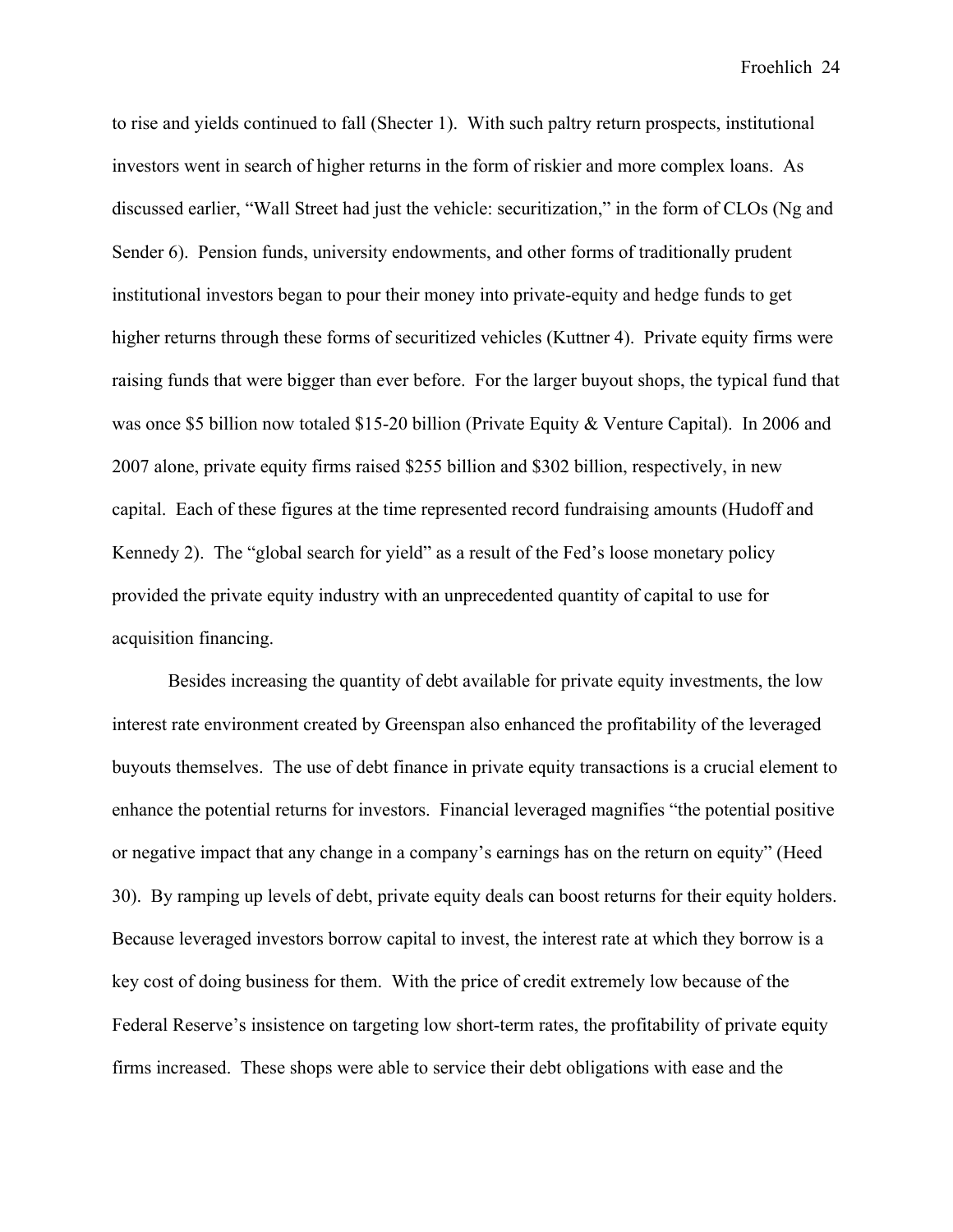associated risk of default dropped significantly as a result of the lower cost of capital. If a private equity firm can borrow at a rate that is too low given the associated investment risk, the firm can create value by borrowing funds via CLO vehicles and other forms of debt. When interest rates, meaning the cost of debt, are low, this mispricing theory indicates that more transactions will occur when the debt markets are unusually favorable (Kaplan and Stromberg 139). Therefore, Greenspan's lax monetary policy not only created yield incentives for investors to flood their cash into leveraged buyout funds, but it also enhanced private equity profitability given the investment's debt-reliant structure.

#### The Buyout Boom of 2003-2007:

Abundant liquidity in the credit market through securitized products like CLOs, cheap debt, and the significant growth of private equity funds, all of which were discussed in depth above, contributed to the buyout boom. "From 2004 to 2007, \$535 billion of leveraged buyouts were completed, more than 10 times the \$50 billion of volume over the previous eight years from 1996 to 2003, and vastly eclipsing the \$227 billion (in 2007 dollars) of volume during the prior 1986 to 1989 LBO boom" (Shivdasani and Wang 1291). Not only did the value of these transactions increase four-fold during this period, but the number of buyouts also doubled over the four year span (Acharya et al. 1). Out of the 21,397 leveraged buyout transactions that took place between 1970 and 2007, more than 40% occurred since January 1, 2004 (Stromberg 4). Besides simply the number of leveraged buyout transactions completed, the underlying characteristics of the LBO boom were particularly significant. "Three previously-rare traits were commonplace among LBOs during this period:" titanic deal size, bank debt-laden capital structures, and excessive flexibility for debtors (Hudoff and Kennedy 2).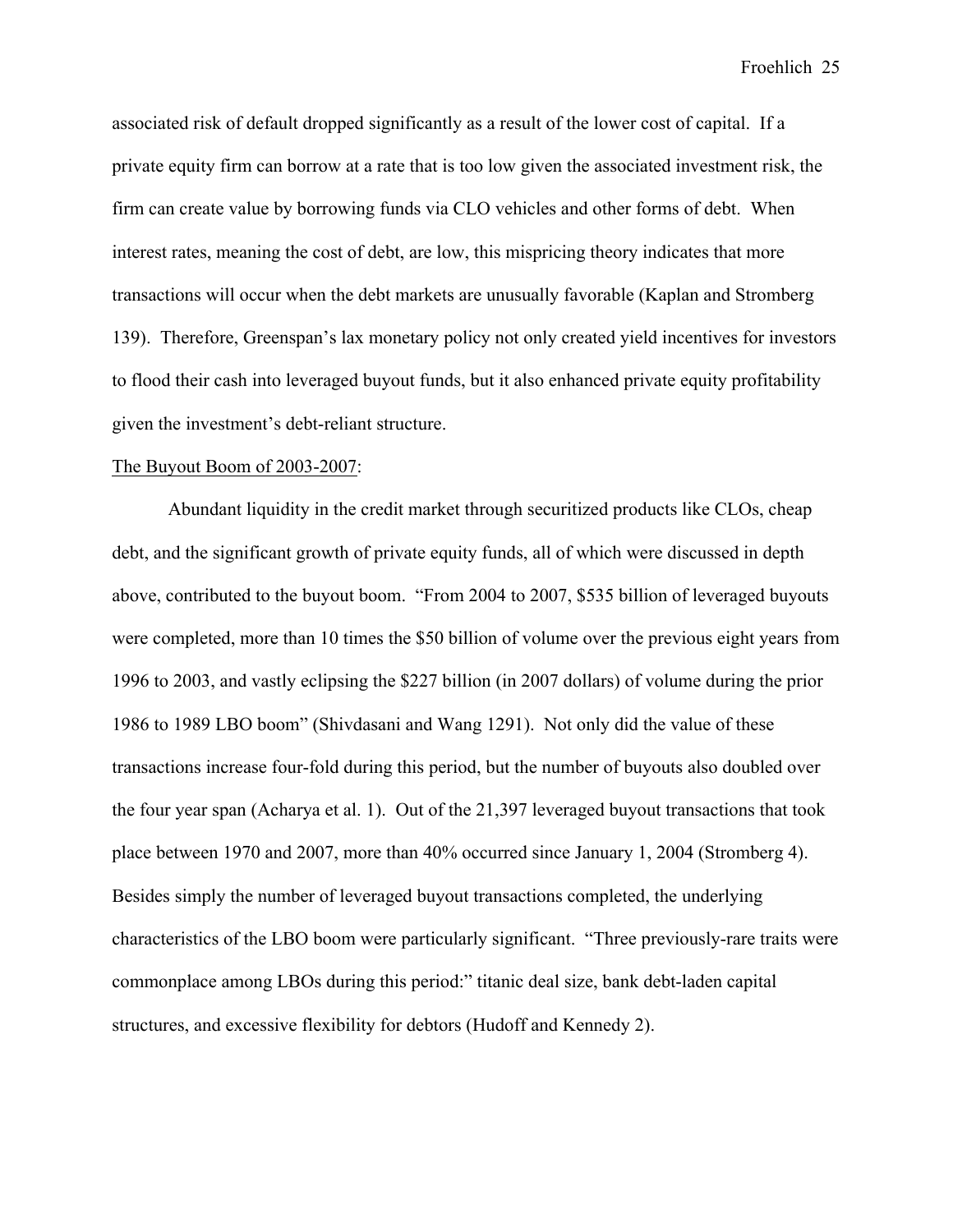#### Figure 1 U.S. Buy-outs



Source: Thomson Financial and CMBOR

#### *Source: Acharya et al. 1*

Before the turn of the millennium, large leveraged buyouts were extremely rare. Conventional wisdom contended that a maximum of \$5 billion could be attained for a

|              | <b>Name</b>                         | Vear |
|--------------|-------------------------------------|------|
| Size (in bn) |                                     |      |
| S43          | Texas Energy Future (TXU)           | 2007 |
| \$34         | <b>Equity Office Properties</b>     | 2006 |
| \$32         | <b>HCA</b>                          | 2006 |
| \$30         | <b>RJR Nabisco</b>                  | 1988 |
| \$27         | <b>First Data</b>                   | 2007 |
| \$27         | Kinder Morgan                       | 2006 |
| \$27         | <b>BAA Airports</b>                 | 2006 |
| \$27         | <b>Harrah's Entertainment</b>       | 2006 |
| \$27         | Alltel                              | 2007 |
| \$26         | <b>Hilton Hotels</b>                | 2007 |
| \$25         | <b>Clear Channel Communications</b> | 2006 |
| \$23         | <b>Alliance Boots</b>               | 2007 |
| \$20         | <b>Archstone-Smith</b>              | 2007 |
| \$16         | Intelsat                            | 2007 |
| \$16         | Freescale Semiconductor             | 2006 |
|              |                                     |      |

Source: Hudoff and Kennedy 2

**Largest LBOs in History** 

transaction. In 2000, 2001, 2002, and 2003, there was not a single transaction greater than this threshold amount. Yet in 2004 there were two deals that exceeded this amount, and from 2005 to 2008, there were 75 LBOs with price tags greater than this amount. From a historical perspective, as the chart to the left indicates, fourteen of the largest fifteen leveraged buyouts were announced during this period known as the buyout boom (Hudoff and Kennedy 2). As

discussed earlier, the creation of the CLO market coupled with institutional investors searching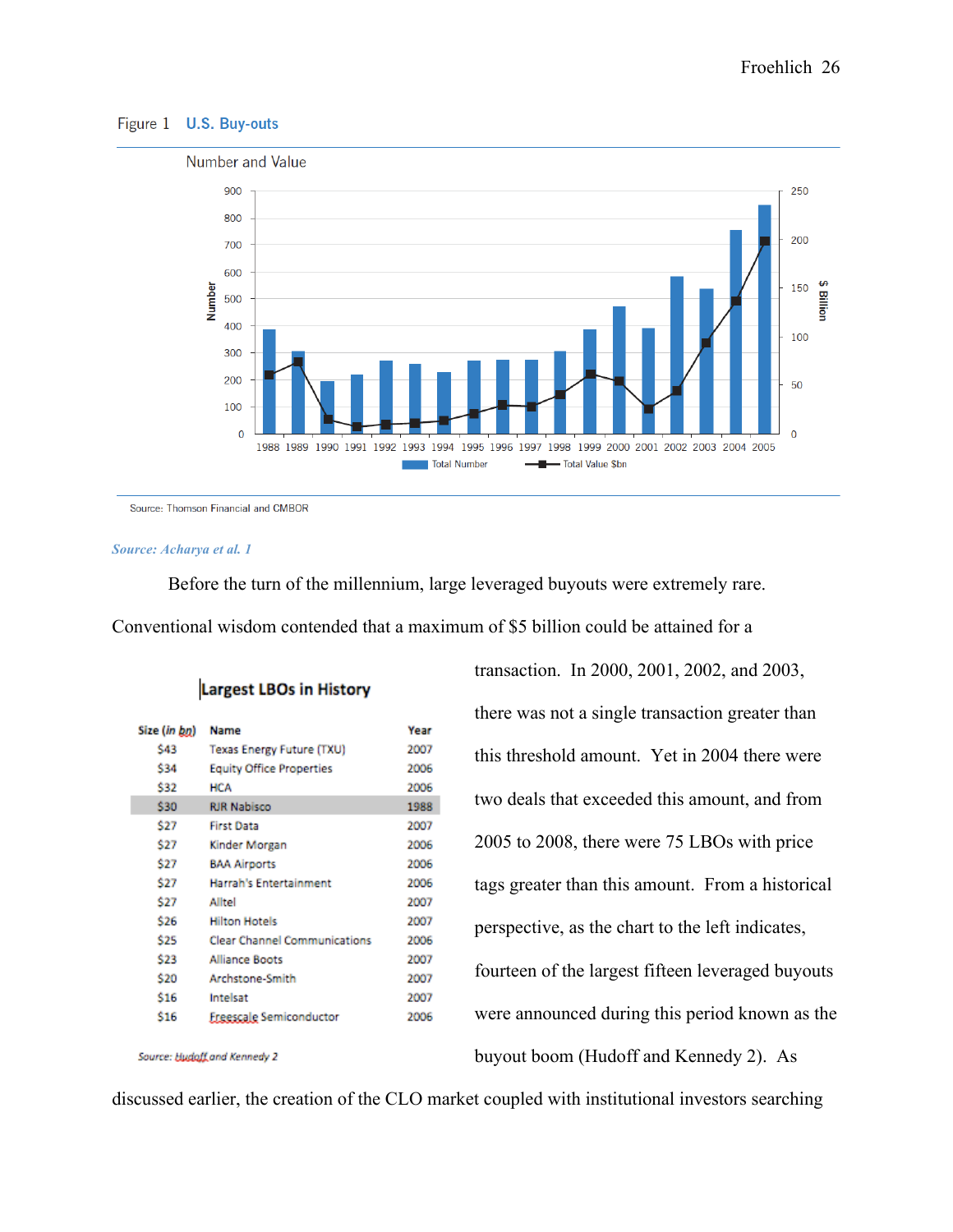for additional yield increased the supply of credit available for these colossal transactions. Rather than bank financing now simply just originating from banks, other institutions including hedge funds bought more than 60% of loans issued during this time period (Acharya et al. 3).

Bank debt-laden capital structures also were a hallmark of this buyout boom. Whereas the LBO boom of the late 1980s was aided by rising stock prices and the development of the high yield, or junk bond

market, this most recent buyout explosion was principally driven by the availability of syndicated bank debt via CLO vehicles. For example, in 2006, approximately \$125 billion of the \$233 billion of U.S. LBOs



were financed through structured bank loans (Acharya et al. 2-3). Prior to 2003, conventional

practice held that bank debt should represent more than 50% of the total LBO financing. With the increased supply of credit on account of CLOs, bank debt averaged 63% of LBO financing during the buyout boom, meaning 63



cents of every dollar of transaction value was funded through debt. Three-fourths of the largest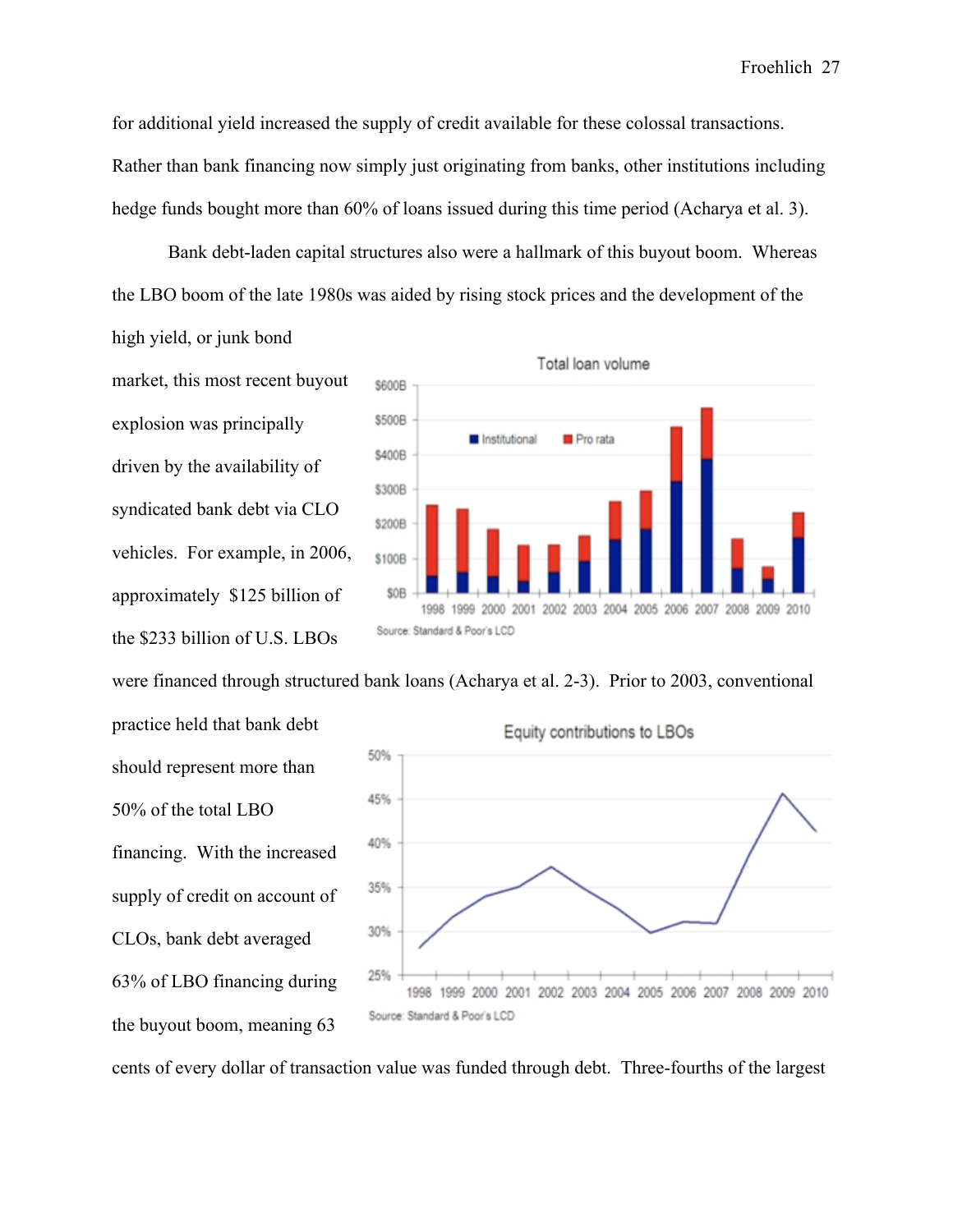LBOs during this era were financed with EBITDA-to-capital ratios of 50% and even more shockingly, a third were financed with more than 75% bank debt (Hudoff and Kennedy 2). As the chart on the previous page shows, leverage ratios skyrocketed with equity contributions falling throughout this buyout boom.

Lastly, even with leverage ratios at an all-time high, debt covenants were incredibly flexible and relaxed. The use of so-called "covenant-lite" loans was one of the most common loan structures during the buyout boom era. "Covenant-lite loans have none of the three standard



types of 'maintenance' covenants (cash flow coverage, interest coverage, and overall leverage)" (Acharya et al. 6). Maintenance covents require that the borrower maintain certain financial criteria at

regular intervals (usually quarterly). These covenants are specifically designed to warn the lender that the borrower's cash flows are deteriorating, and thus it may not be able to meet its debt service payments in the future. Without this form of protection in place, the lender exposed itself to higher default risk and the forfeiture of its loaned capital. In addition, PIK(pay inkind)/Toggle notes became the industry standard. This feature allows the debtor, if they so choose, to make interest payment in-kind, meaning with additional debt, rather than in traditional cash form. If the borrower pursues this option, the owed interest payment inceaseses in general by 50-100 basis points (0.5% to 1.0%). Sometimes sarcastically referred to as "pay if you want"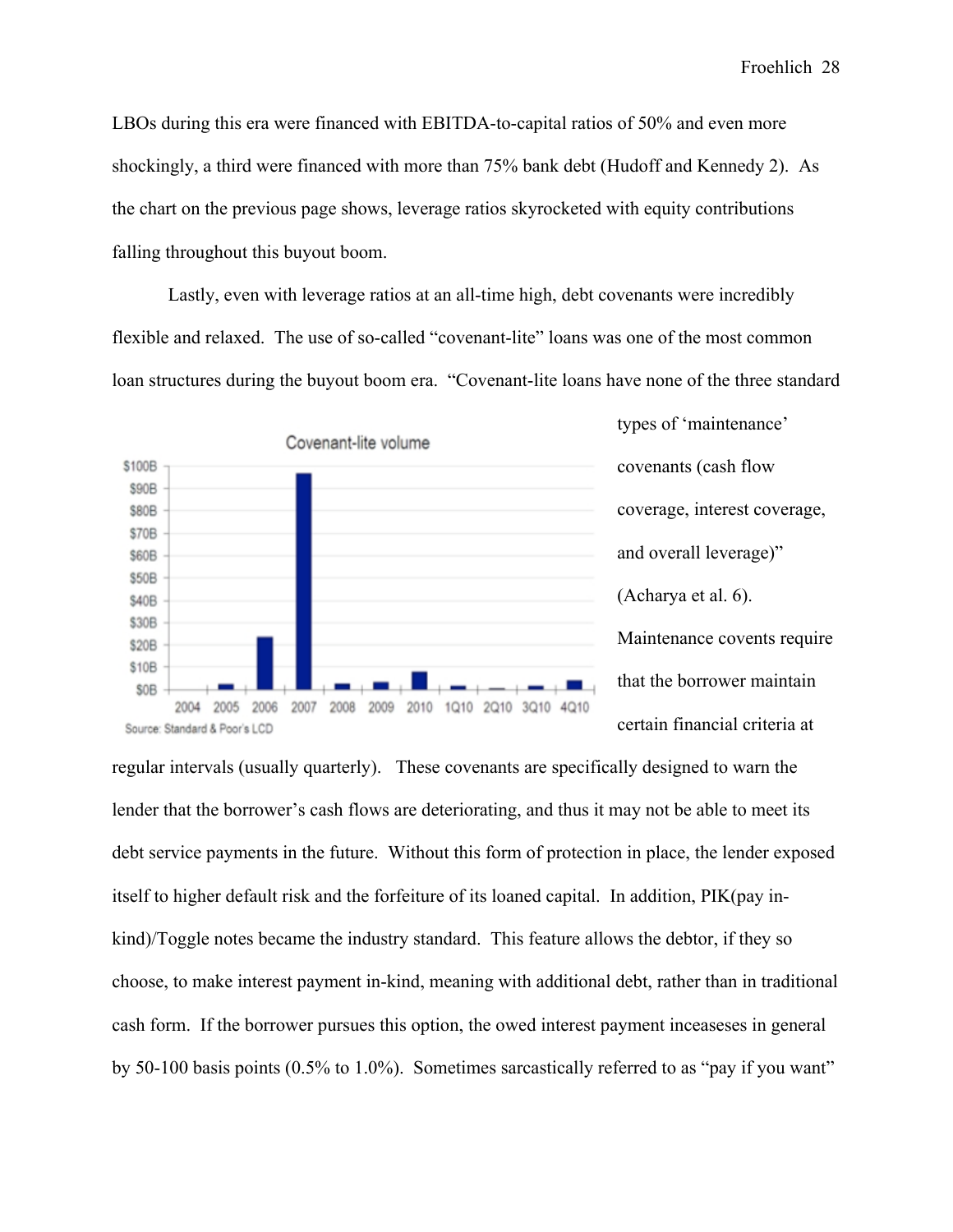loans, investors during the buyout boom often were forced to agree to the PIK/Toggle structure if they wanted to receive an allocation during the syndication process. Throughout this buyout era, more than half of the largest leveraged transactions were structured using PIK/Toggle notes (Hudoff and Kennedy 3). Thus favorable conditions for the debtor were the final distinctive feature of the 2003-2007 buyout boom.

Yet bigger, more debt-laden capital structures, and flexible debtor conditions do not necessarily translate to so-called "better" leveraged buyouts. While a truly comprehensive study cannot yet be undertaken to examine the performance of the boom's buyouts due to an incomplete time horizon, the results of those investments that have been completed are mixed. In comparison to the overall high yield market, thirteen of the twenty large LBOs outperformed the index by an average annualized returned of 2.1%. The other seven buyouts unperformed the high yield index by an average of 5.0% annualized. Even more interesting, the mega-LBOs were some of the worst performing. During the buyout boom, seven deals with purchase prices of more than \$15 billion were completed, and six underperformed the index by an average annualized return of 5.7% (Hudoff and Kennedy 3). Without even taking into account the subsequent financial crisis's negative effect on LBO performance, the buyout boom of the mid-2000s didn't exactly produce the abnormal returns that the industry came to expect. Conclusion:

Both the gradual erosion of the Glass-Steagall Act during the 1980s and 1990s and its formal repeal in 1999 established the foundation for the leveraged buyout boom of the mid-2000s. By encouraging the consolidation of commercial and investment banks into one-stop financial conglomerates, these institutions enhanced the supply of capital available for investors. In particular, the enhanced levels of credit more and more took the form of structured products,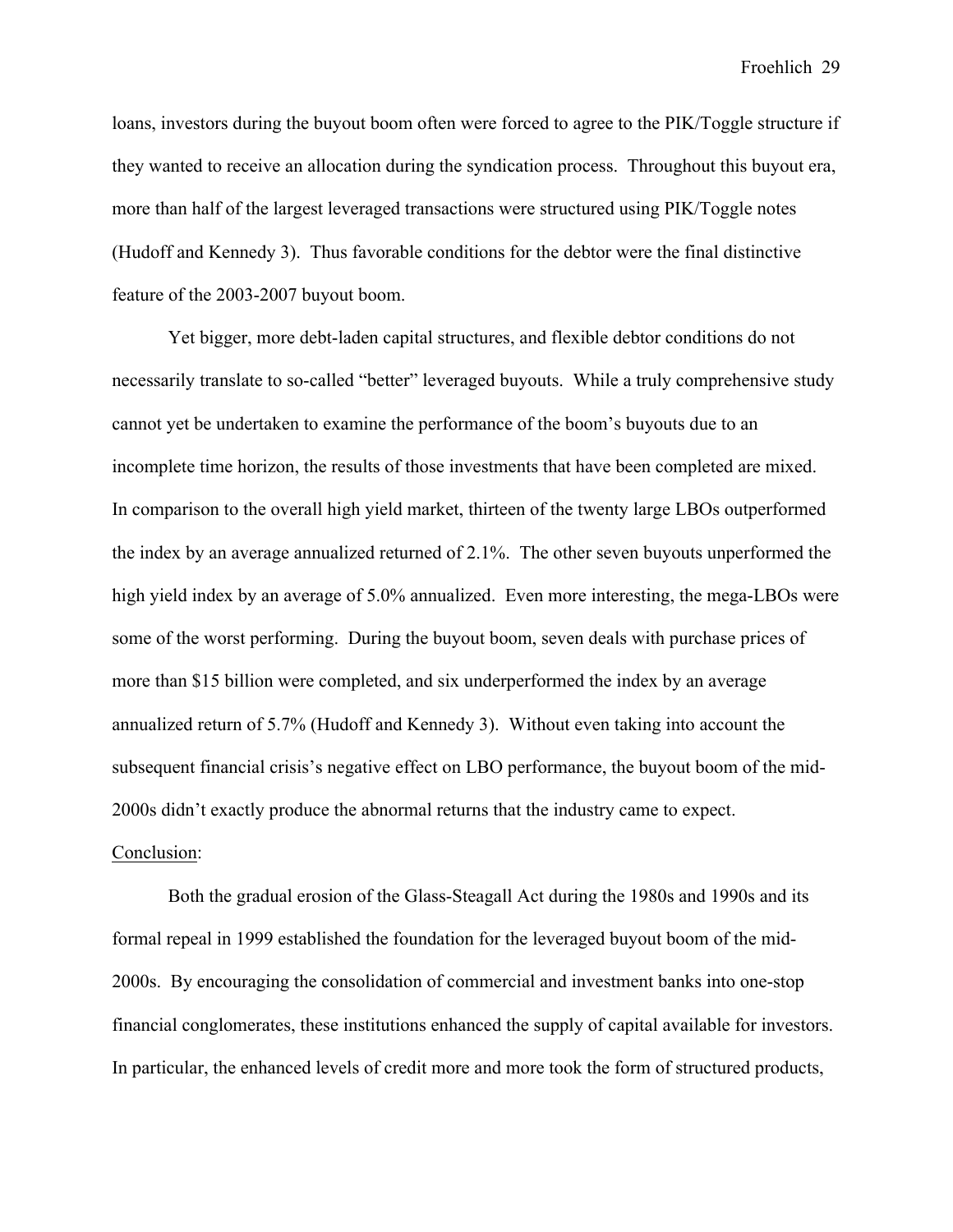which the banks were now permitted to underwrite as a result of Glass-Steagall's repeal. With the Federal Reserve's low interest rate policy during the beginning of the millennium, institutional investors began to pour money into these riskier products, like CLOs, in search of higher returns. The CLO vehicles pooled unprecedented levels of capital and allowed investors to own portions of LBO loans for the first time in industry history. The availability of cheap debt and the record fundraising efforts of private equity firms due to the low-yielding environment resulted in the largest buyout boom to date, even surpassing those of the famed 1980s. Though more deals were completed and their transaction values were larger than ever before, only time will tell if they were successful investments with their CLO debt maturities nearing.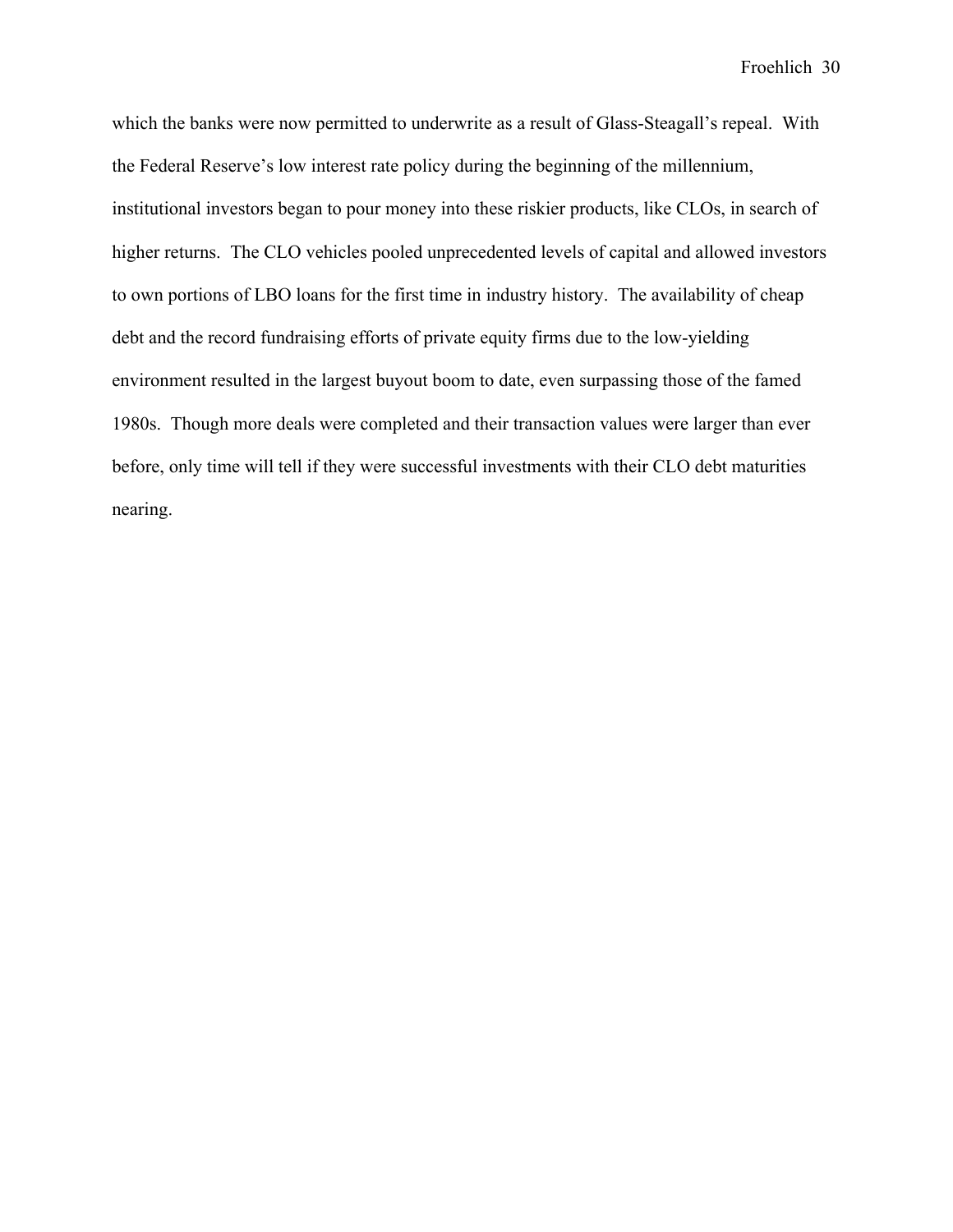# **Works Cited**

- "2010 Leveraged Finance Volume Recap: A Record Rebound (and Dividends)." *Leveraged Commentary & Data*. Standard & Poor's, 22 Dec. 2010. Web. 4 Dec. 2011. <http://www.lcdcomps.com/lcd/f/article.html?rid=800&aid=12324101>.
- Acharya, Viral V., Julian Franks, and Henri Servaes. "Private Equity: Boom and Bust?" *Journal of Applied Corporate Finance* 19.4 (2007): 1-10. Print.
- Canova, Timothy A. "The Legacy of the Clinton Bubble." *Dissent*. Web. 9 Dec. 2011. <http://www.dissentmagazine.org/article/?article=1229>.
- Hagendorff, Jens, Michael Collins, and Kevin Keasey. "Bank Deregulation and Acquisition Activity: the Cases of the US, Italy and Germany." *Journal of Financial Regulation and Compliance* 15.2 (2007): 199-209. Print.
- Harford, J. "What Drives Merger Waves?" *Journal of Financial Economics* 77.3 (2005): 529-60. Print.
- Hartcher, Peter. "The Death of Money." *The American Interest* 1 Nov. 2011. Web. 3 Dec. 2011. <http://the-american-interest.com/article.cfm?piece=1157>.
- Heed, Andreas. "Regulation of Private Equity." *Journal of Banking Regulation* 12 (2010): 24-47. Print.
- Holyoke, Thomas T. "EXPANDING THE LIMITS OF POWER: The Federal Reserve and the Implementation of Functional Regulation in the Gramm-Leach-Bliley Era." *Review of Policy Research* 19.4 (2002): 95-119. Print.
- Hudoff, Mark, and Ray Kennedy. "The Mega LBO Frenzy." *High Yield Newsletter* (Aug. 2010): 1-4. Hotchkis and Wiley Capital Management. Web. 7 Dec. 2011. <http://www.hwcm.com/assets/documents/Marketing-Pieces/Newsletters/The-LBO-Frenzy-HW-High-Yield-Aug-2010-Newsletter.pdf>.
- Ip, Greg, and Jon E. Hilsenrath. "How Credit Got So Easy and Why It's Tightening."*Wall Street Journal*. 7 Aug. 2007. Web. 4 Dec. 2011. <http://latrobefinancialmanagement.com/Research/Macroeconomics/How%20Credit%20 Got%20So%20Easy.pdf>.
- Jensen, Michael C. "Agency Cost Of Free Cash Flow, Corporate Finance, and Takeovers." *American Economic Review* 76.2 (1986): 323-29. Web. 18 Mar. 2012. <http://www.zhukuai.com/images/upfile/2010-11/20101118153912.pdf>.
- Jensen, Michael C. "Eclipse of the Public Corporation." *Harvard Business Review* 67.5 (1989): 1-29. Print.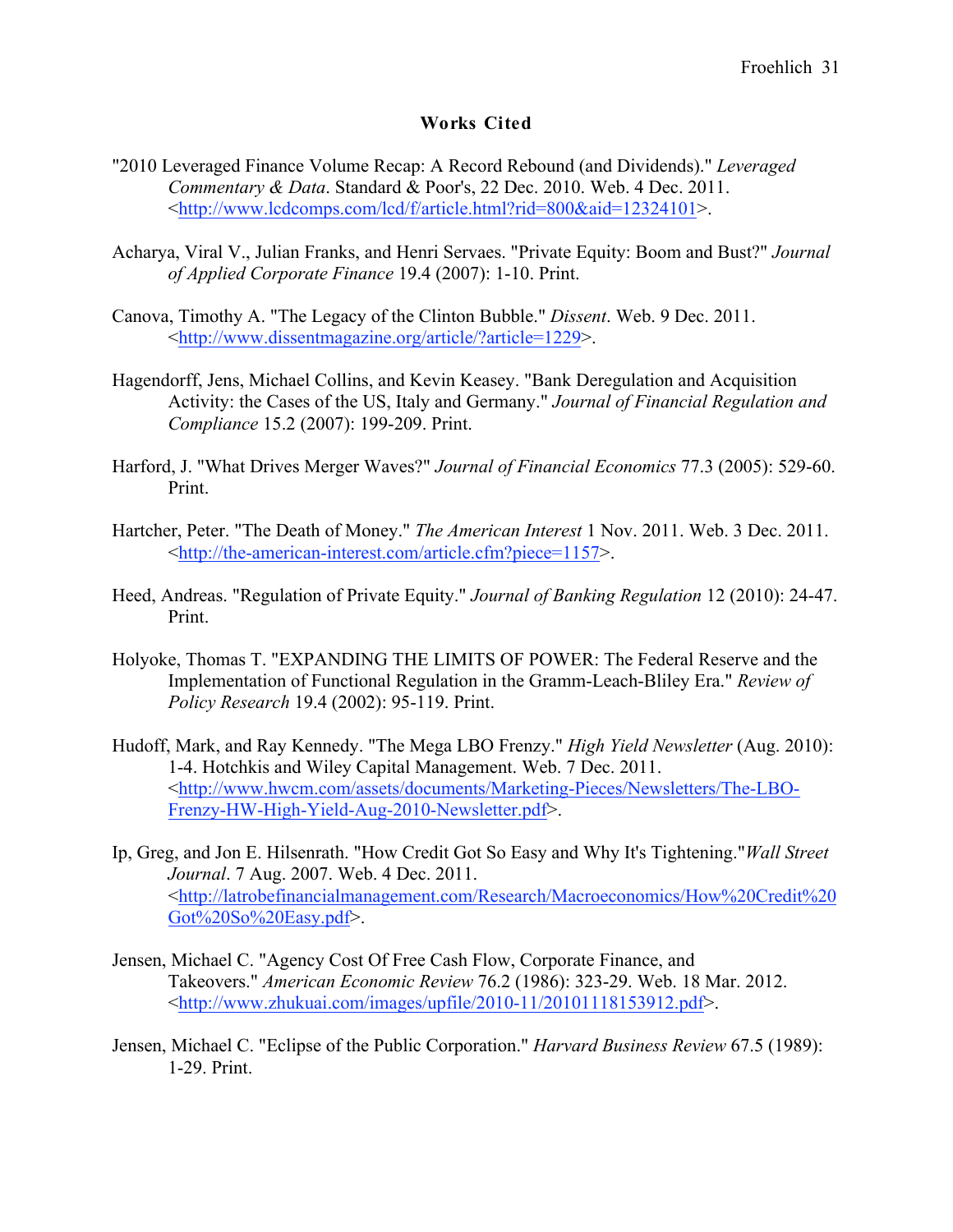Jensen, Michael C. "Takeovers: Their Causes and Consequences." *The Journal of Economic Perspectives* 2.1 (1988): 14-45. Print.

Kaplan, Steven N. "The Effects of Management Buyouts on Operating Performance and Value." *Journal of Financial Economics* 24.1 (1989): 217-54. Web. 18 Feb. 2012. <http://www.ideas.repec.org/a/eee/jfinec/v24y1989i2p217-254.html>.

- Kaplan, Steven N., and Per Strömberg. "Leveraged Buyouts and Private Equity." *Journal of Economic Perspectives* 23.1 (2009): 121-46. Print.
- Kroszner, Randall S., and Philip E. Strahan. "Regulation & Deregulation of the U.S. Banking Industry: Causes, Consequences and Implications for the Future." Thesis. August 2007. Web. 8 Dec. 2011. <http://www.nber.org/chapters/c12571.pdf>.
- Kuttner, Robert. "The Bubble Economy: the Financial Meltdown Is the Logical Consequence of Deregulation. Will We Reverse Field in Time to Prevent Another 1929?" *The American Prospect*. 21 Sept. 2007. Web. 8 Dec. 2011. <http://prospect.org/article/bubbleeconomy>.
- Lee, Susan. "It Really Is All Greenspan's Fault." *Forbes*. 3 Apr. 2009. Web. 2 Dec. 2011. <http://www.forbes.com/2009/04/02/greenspan-john-taylor-fed-rates-china-opinionscolumnists-housing-bubble.html>.
- McLaughlin, Martin. "Clinton, Republicans Agree to Deregulation of US Financial System." *World Socialist Web Site*. International Committee of the Fourth International, 1 Nov. 1999. Web. 9 Dec. 2011. <http://www.wsws.org/articles/1999/nov1999/bankn01.shtml>.
- Mester, Loretta J. "Repealing Glass-Steagall: The Past Points the Way to the Future. "*Business Review - Federal Reserve Bank of Philadelphia* (1996): 3-18. Print.
- Mokhiber, Russell, and Robert Weissman. "Teflon Bob and Banking Deregulation."*Focus on the Corporation.* 6 Nov. 1999. Web. 9 Dec. 2011. <http://lists.essential.org/corpfocus/msg00048.html>.
- Ng, Serena, and Henny Sender. "CLOs Spark Worries of Volatility and Risk; Loan Standards Loosen." *Wall Street Journal* [New York] 26 June 2007: A1.*ProQuest*. Web. 2 Dec. 2011. <http://search.proquest.com/docview/398986963?accountid=10598>.
- Papaioannou, George J., and Adrian Gauci. "Deregulation and Competition in Underwriting: Review of the Evidence and New Findings." *Journal of International Business & Law* 47 (2006): 47-72. Print.
- "Private Equity & Venture Capital." *PrivCo The Private Company Financial Data Authority*. Web. 11 Dec. 2011. <http://www.privco.com/knowledge-bank/private-equity-andventure-capital>.